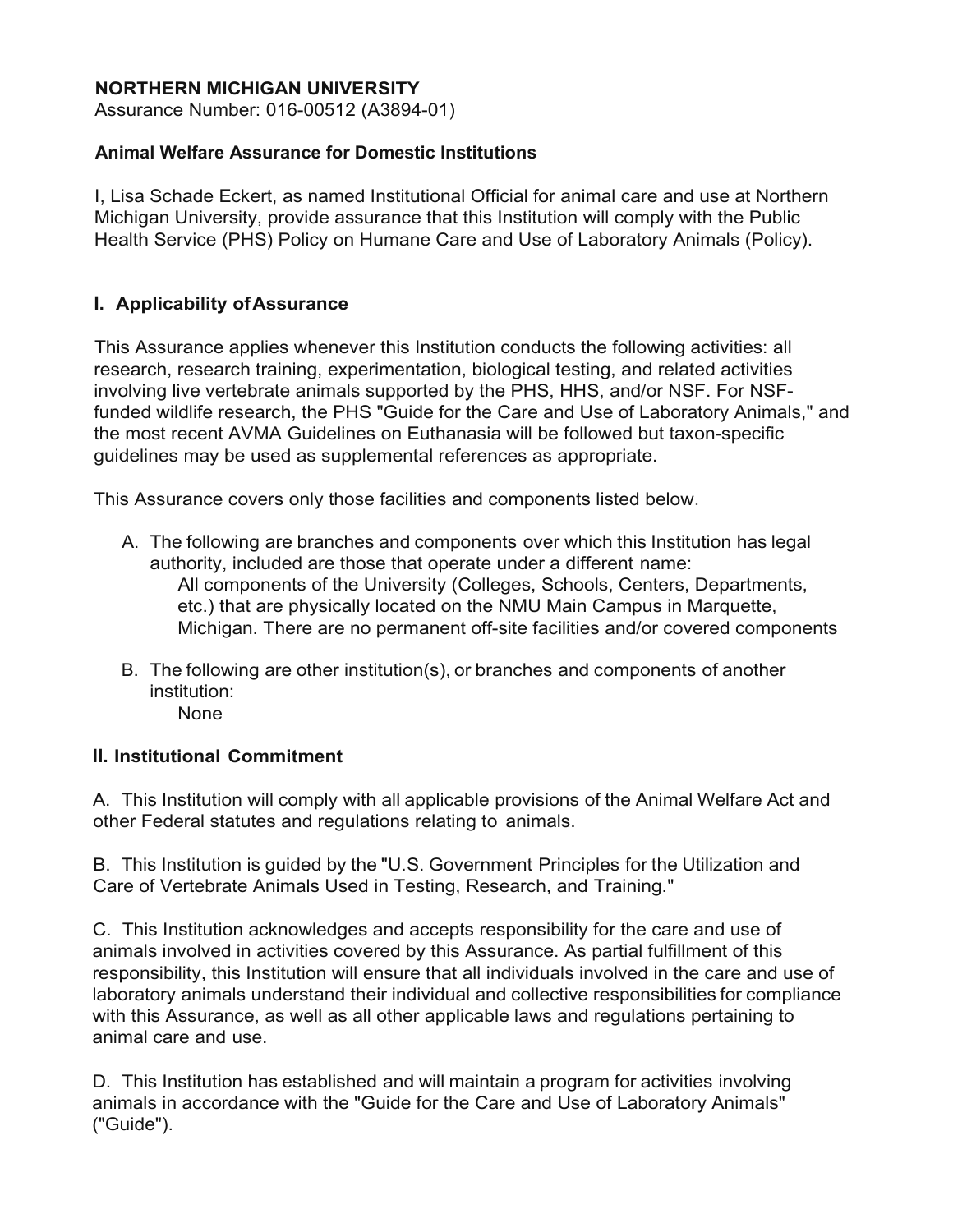E. This Institution agrees to ensure that all performance sites engaged in activities involving live vertebrate animals under consortium (subaward) or subcontract agreements have an Animal Welfare Assurance and that the activities have Institutional Animal Care and Use Committee (IACUC) approval.

## Ill. **Institutional Program for Animal Care and Use**

A. The lines of authority and responsibility for administering the program and ensuring compliance with this Policy are as follows:



Notes:

1. As Indicated in the organizational chart above, there are open and direct lines of communication between the IACUC and the Institutional Official (10) and between the Institutional Veterinarian and the 10.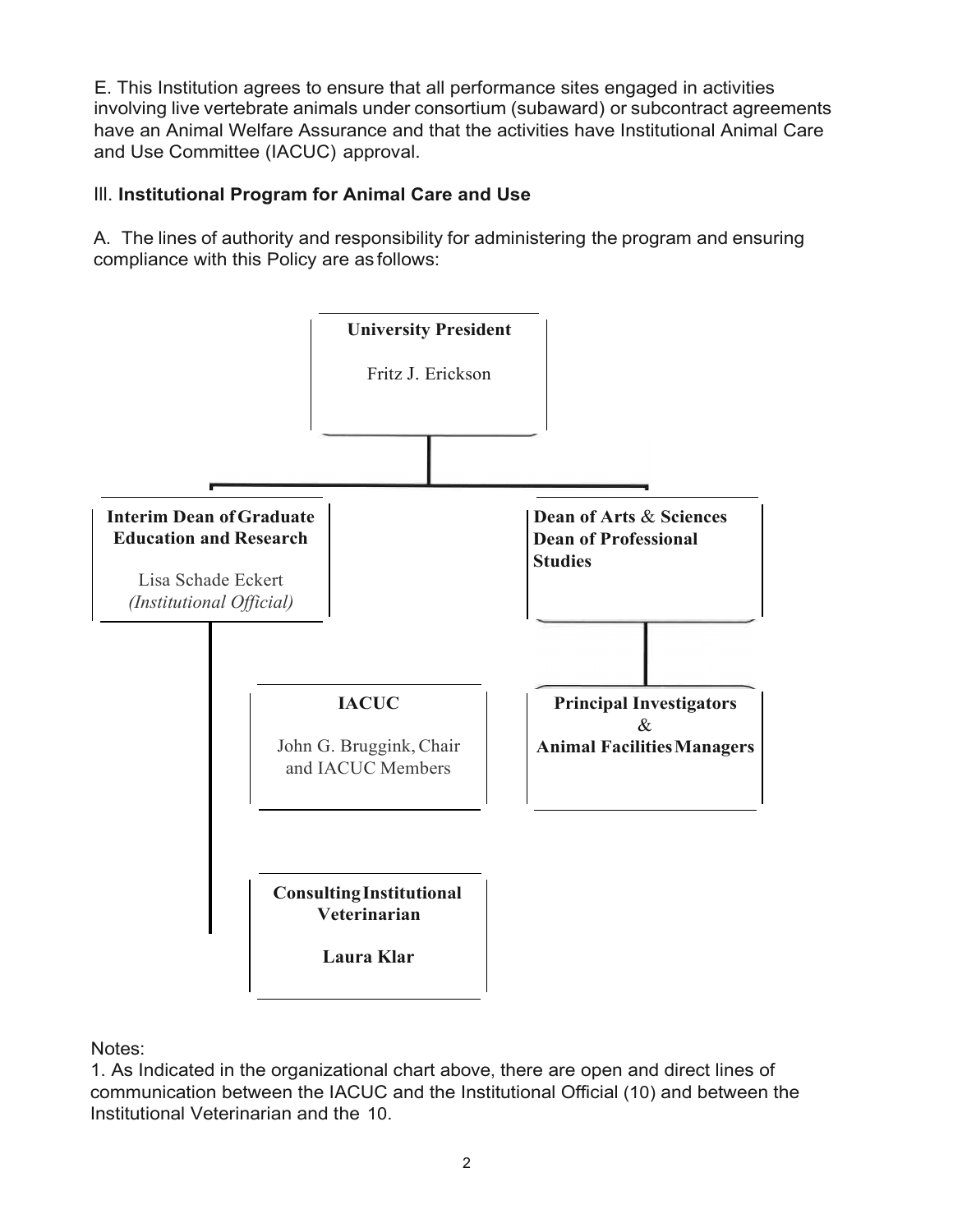2. The animal facilities are managed either by principal investigators or by other staff members. These facility managers must meet the approval of the IACUC and for all issues pertaining to the care and use of animals, they report directly to the IACUC.

B. The qualifications, authority, and percent of time contributed by the veterinarian(s) who will participate in the program are as follows:

## Name: Laura Klar

Qualifications:

- Degrees: M.S., D.V.M., earned in 2004 from Michigan State University
- Training and/or experience in laboratory animal medicine: Dr. Klar has general professional training in veterinary care for small animals. She has received specific training in laboratory animal procedures through attending an "Essentials of IACUC Administration" held in 2008 by the Public Responsibility in Medicine and Research organization, and has taken all online training modules relevant to this Institution's animal care and use program that are offered by the Collaborative Institutional Training Initiative organization.

Authority: Dr. Klar has delegated program authority and responsibility for the Institution's animal care and use program including the authority to implement the PHS Policy and the recommendations of the Guide. This authority includes 24 hour/? day per week access to all animal facilities at the Institution.

Time Contributed to Program: Dr. Klar is present at the Institution an average of approximately five (5) hours per month. One hundred percent of this time is contributed to the animal care and use program. In addition, Dr. Klar contributes on average approximately 1O hours per month to the program while off-site reviewing protocols and providing consultation on various program related topics.

Name: Kellie Holmstrom

Qualifications:

- Degrees: M.S., D.V.M., earned in 1985 from Michigan State University
- Training and/or experience in laboratory animal medicine: Dr. Holmstrom has general professional training in veterinary care for small animals and exotic animals.

Responsibilities: Dr. Holmstrom has delegated program authority and responsibility for the Institution's animal care and use program when Dr. Klar is unavailable (i.e., a back-up veterinarian). This authority includes 24 hour/? day per week access to all animal facilities at the Institution.

Time Contributed to Program: As needed for back-up veterinary services.

**C.** The Institutional Animal Care and Use Committee (IACUC) at this Institution is properly appointed in accordance with the PHS Policy IV.A.3.a and is qualified through the experience and expertise of its members to oversee the Institution's animal care and use program and facilities. The President has delegated to the Institutional Official the authority to appoint the members of the IACUC. In accordance with the Health Research Extension Act of 1985, this delegation of authority is specific and is in writing. The IACUC consists of at least five members, and its membership meets the composition requirements set forth in the PHS Policy, Section IV.A.3.b. Attached is a list of the chairperson and members of the IACUC and their names, degrees, profession, titles or specialties, and institutional affiliations **(see Part VIII).**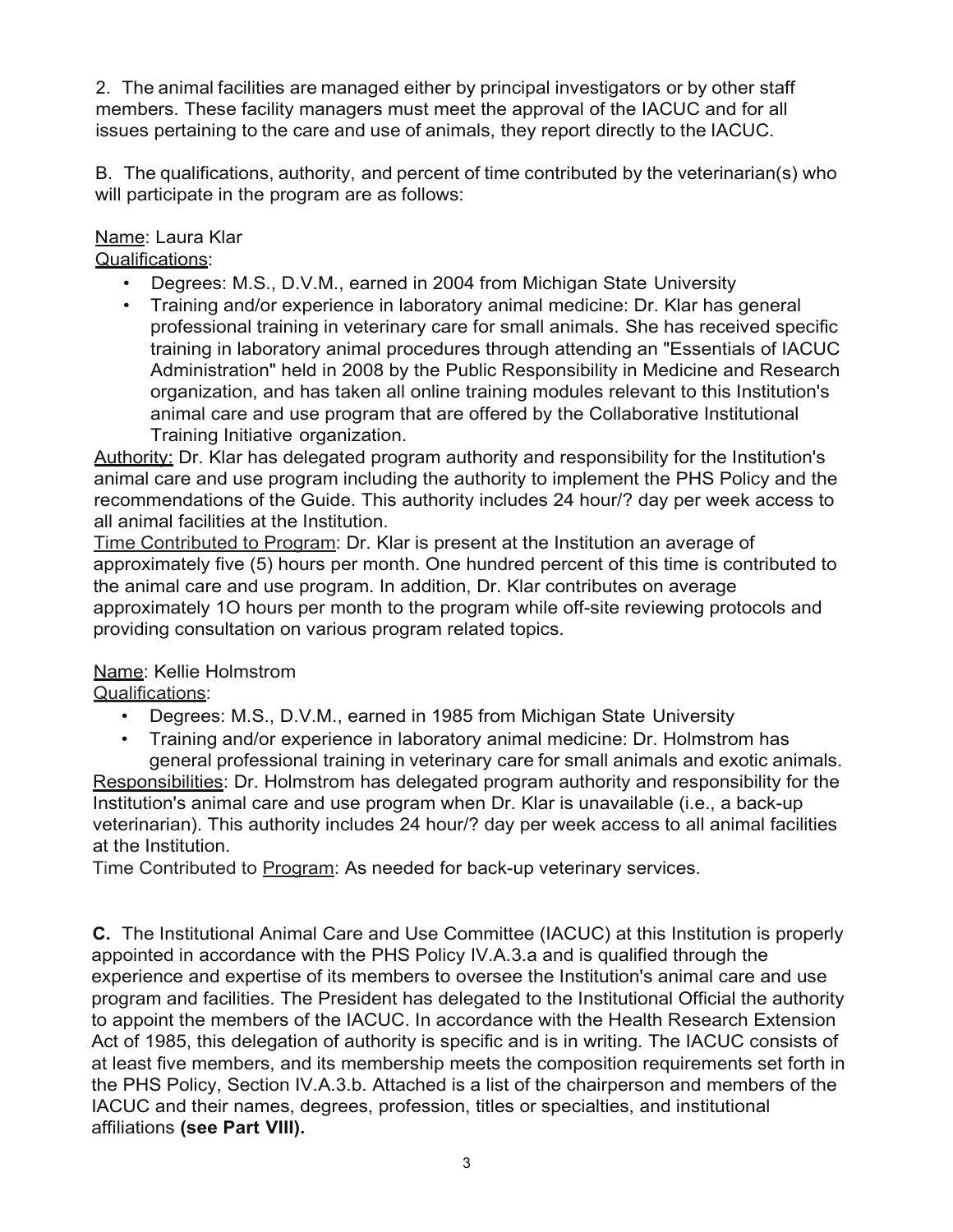#### D. The IACUC will:

1. Review at least once every 6 months the Institution's program for humane care and use of animals, using the "Guide" as a basis for evaluation. The IACUC procedures for conducting semiannual program reviews are as follows:

The IACUC will meet at least once every 6 months to review the Institutional Program for the Humane Care and Use of Animals. The Committee uses the Guide and other pertinent resources, e.g., the PHS Policy, the Code of Federal Regulations (Animal Welfare) as a basis for the review. To facilitate the evaluation, the Committee will use a checklist based on the Sample OLAW Program and Facility Review Checklist from the OLAW website.

The evaluation will include, but not necessarily be limited to, a review of the following:

- a) IACUC Membership and Functions;
- b) IACUC Records and Reporting Requirements;
- c) Husbandry and Veterinary Care (allaspects);
- d) Personnel Qualifications (Experience and Training); and
- e) Occupational Health and Safety.

In addition, the evaluation will include a review of the Institution's PHS Assurance .

If program deficiencies are noted during the review, they will be categorized as significant or minor and the Committee will develop a reasonable and specific plan and schedule for correcting each deficiency. A significant deficiency is one that is or may be a threat to the health and safety of the animals or personnel. No member will be involuntarily excluded from participating in any portion of the reviews.

2. Inspect at least once every 6 months all of the Institution's animal facilities, including satellite facilities, using the "Guide" as a basis for evaluation. The IACUC procedures for conducting semiannual facility inspections are as follows:

At least once every 6 months, members of the IACUC visually inspect all animal facilities, including both housing areas, surgical areas, and experimental areas, at the Institution. Equipment used for transporting of the animals is also inspected. Moreover, inspectors conduct interviews with principal investigators and any other key animal facility personnel. Inspections are conducted using subcommittees of at least 2 IACUC members and no member wishing to participate in any portion of an inspection is involuntarily excluded. Inspections are conducted using the Guide as a basis for evaluation, and a checklist is used that includes the following items:

- sanitation,
- food and water provisions (including weekends and holidays),
- animal identification,
- waste disposal,
- animal health records,
- controlled and/or expired drugs,
- environmental control,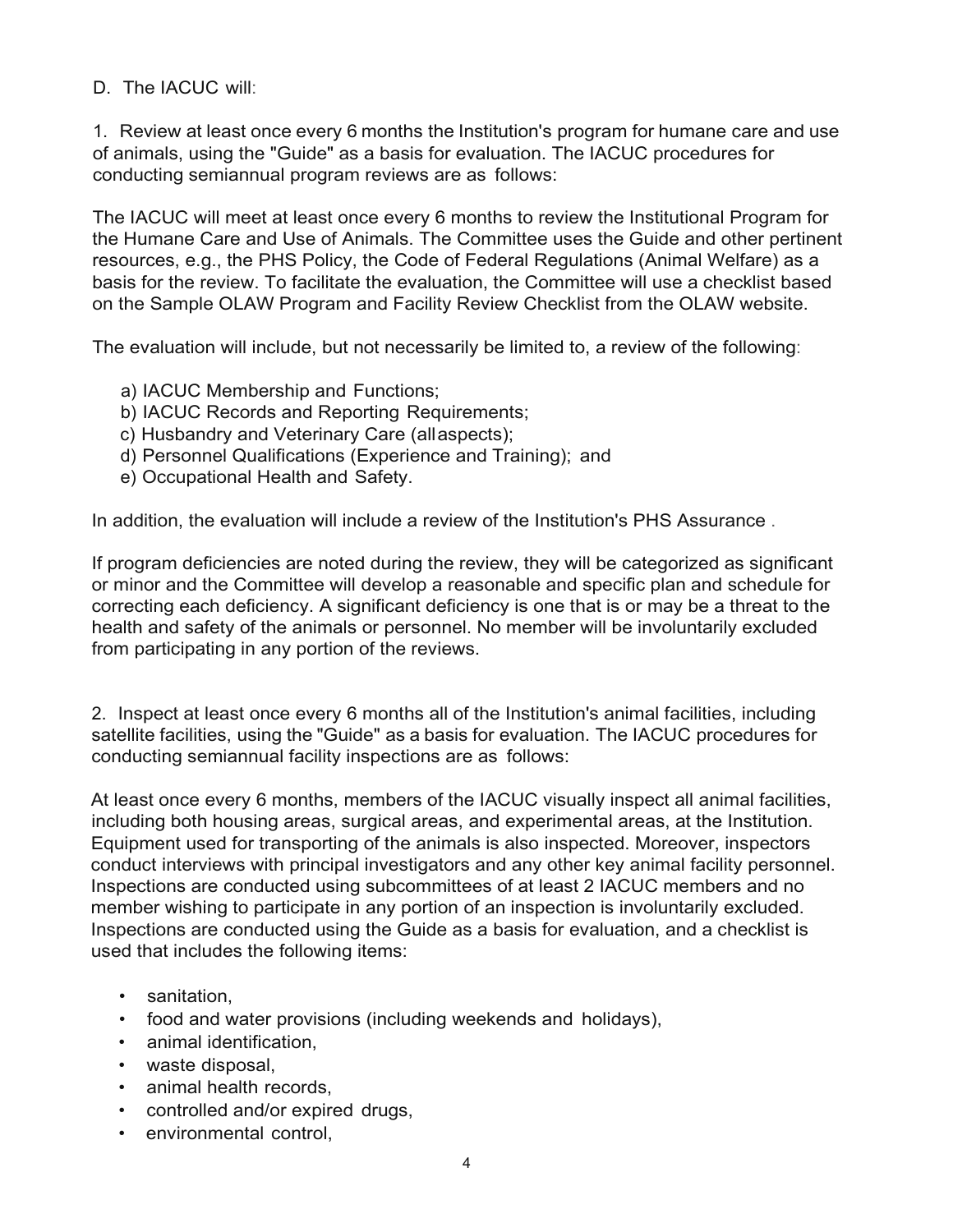- occupational health and safety concerns,
- staff training,
- knowledge of applicable rules and regulations, and
- security

If deficiencies are noted during the inspection, they will be categorized as significant or minor and the Committee will develop a reasonable and specific plan and schedule for correcting each deficiency. A significant deficiency is one that is or may be a threat to the health and safety of the animals or personnel.

Within two weeks after completing all facility inspections during a semi-annual review, a full meeting of the IACUC is convened to discuss the inspection findings.

3. Prepare reports of the IACUC evaluations according to PHS Policy IV.B.3 and submit the reports to the Institutional Official. The IACUC procedures for developing reports and submitting them to the Institutional Official are as follows:

Individual IACUC members will convey their observations to the IACUC Chairperson, or his or her designee, who, in turn, will draft the reports using the sample OLAW Semiannual Report to the Institutional Official format from the OLAW website. The reports will contain a description of the nature and extent of the institution's adherence to the Guide and the PHS Policy, identifying specifically any deficiencies, departures from the provisions of the Guide and the PHS Policy, and state the reasons for each departure or deficiency. The reports will distinguish significant deficiencies and departures from minor deficiencies and departures. If program or facility deficiencies are noted, the reports will contain a reasonable and specific plan and schedule for correcting each deficiency. If some or all of the institution's facilities are accredited by AAALAC International the report will identify those facilities as such. Copies of the draft reports will be reviewed, revised as appropriate, and approved by the Committee. The final reports will be signed by a majority of the IACUC members and will include any minority opinions. If there are no minority opinions, the reports will reflect such. Following completion of each evaluation, the completed report will be submitted to the Institutional Official in a timely manner.

4. Review concerns involving the care and use of animals at the Institution. The IACUC procedures for reviewing concerns are as follows:

Any individual may report concerns to the 10, IACUC Chair, Institutional Veterinarian, or any member of the IACUC directly or via an anonymous reporting link on the University's Animal Subjects website. Notices are located in the animal facilities advising individuals how and where to report animal welfare concerns and stating that any individual who, in good faith, reports an animal welfare concern will be protected against reprisals. All reported concerns will be brought to the attention of the full Committee. If necessary, the IACUC Chair will convene a meeting to discuss, investigate, and address any reported concern. Reported concerns and all associated IACUC actions will be recorded in the IACUC meeting minutes. The Committee will report such actions to the 10 and, as warranted, to OLAW.

The confidentiality of any complainant will be maintained to the extent possible according to University policy and state law by all individuals involved in the review and/or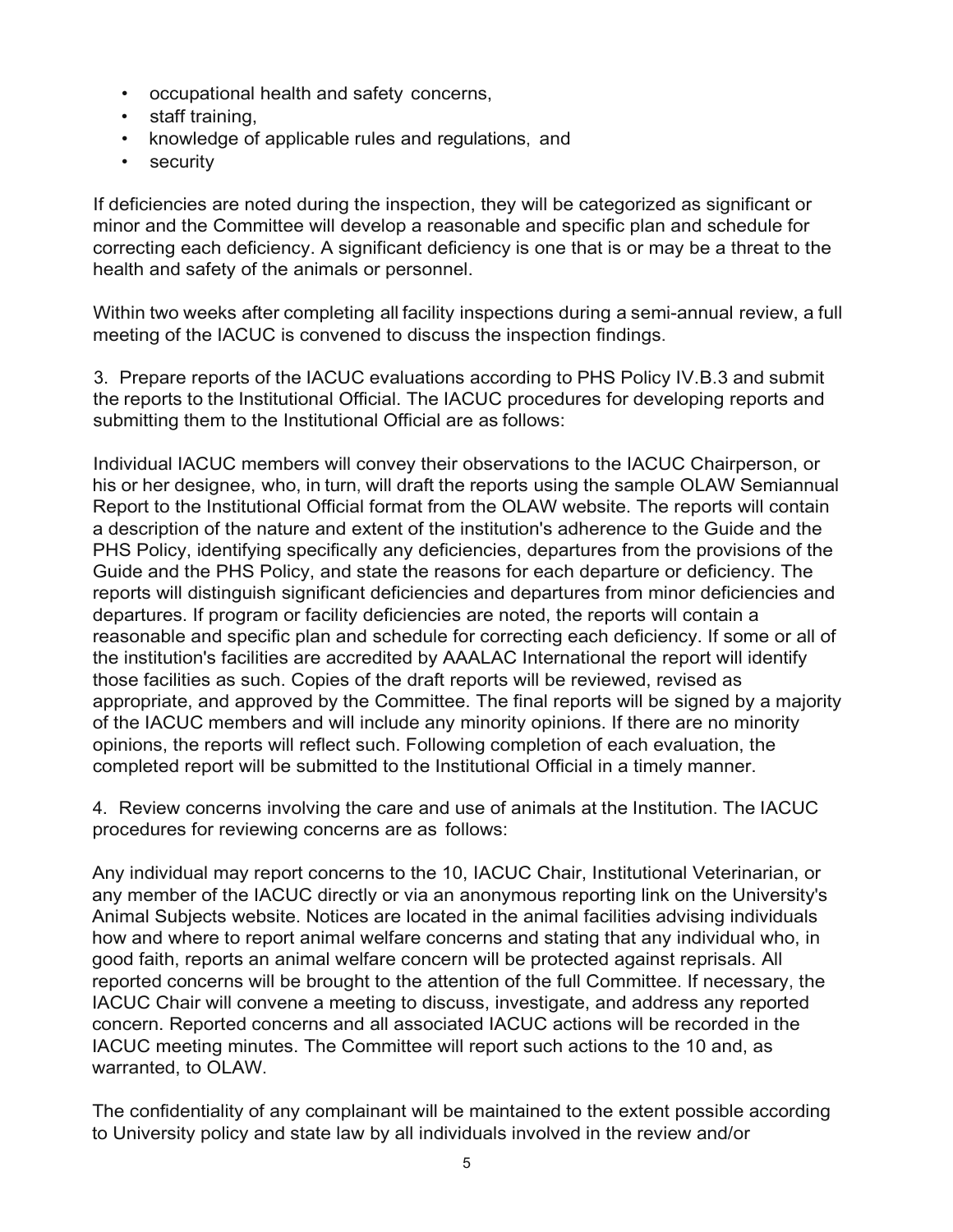investigation of alleged violations of animal care and use regulations and standards. It is the policy of the University to abide by current applicable whistleblower protection law. No whistleblower who, in good faith reports, is about to report, or participates in the investigation of improper conduct shall be harassed, retaliated against, or suffer adverse employment consequences. An employee of the University who retaliates against a person who in good faith reports improper conduct is subject to discipline up to and including termination of employment as well as any penalties and fines defined by State and Federal law.

5. Make written recommendations to the Institutional Official regarding any aspect of the Institution's animal program, facilities, or personnel training. The procedures for making recommendations to the Institutional Official are as follows:

As part of the semi-annual review report, the IACUC determines ways that the animal care and use program, facilities or personnel training at the Institution may be improved. These recommendations stem from an evaluation of the overall animal care and use program, including such components as the animal environment, housing and management, role of the attending veterinarian, occupational health and safety, personnel training and education, and emergency preparedness. Recommendations to be included in the report are determined through a majority vote of a full-convened meeting of the IACUC, although minority views will be included if so requested. Once the report is compiled, it is signed by the IACUC members present and submitted to the Institutional Official. The report filing is followed up with a meeting between the IACUC Chair and the Institutional Official.

6. Review and approve, require modifications in (to secure approval), or withhold approval of PHS-supported activities related to the care and use of animals according to PHS Policy IV.C.1-3. The IACUC procedures for protocol review are as follows:

#### Protocol Submission

a. Protocols are submitted electronically to the IACUC, and relevant department head (or other departmental designee) who reviews the protocol based on scientific merit. The IACUC Chair or Administrative Assistant assigns an IACUC number to the protocol and provides the protocol to the IACUC.

#### Administrative Review (IACUC Chair)

- a. Conducts initial review of all necessary materials for the protocol and determines appropriateness of USDA Pain Category assignment.
- b. Assigns protocol to a primary and secondary reviewer qualified to conduct the review, and assigns a veterinary consult if the protocol will require a USDA D or E pain category
- c. Determines that the protocol will undergo full-committee review (FCR) or proposes using designated-member review (DMR).

#### IACUC Review

The IACUC Chair will notify each IACUC member and identify the primary and secondary reviewers of protocols via e-mail when proposing DMR. Any member of the IACUC may call for FCR of those protocols within 5 business days following notification by the IACUC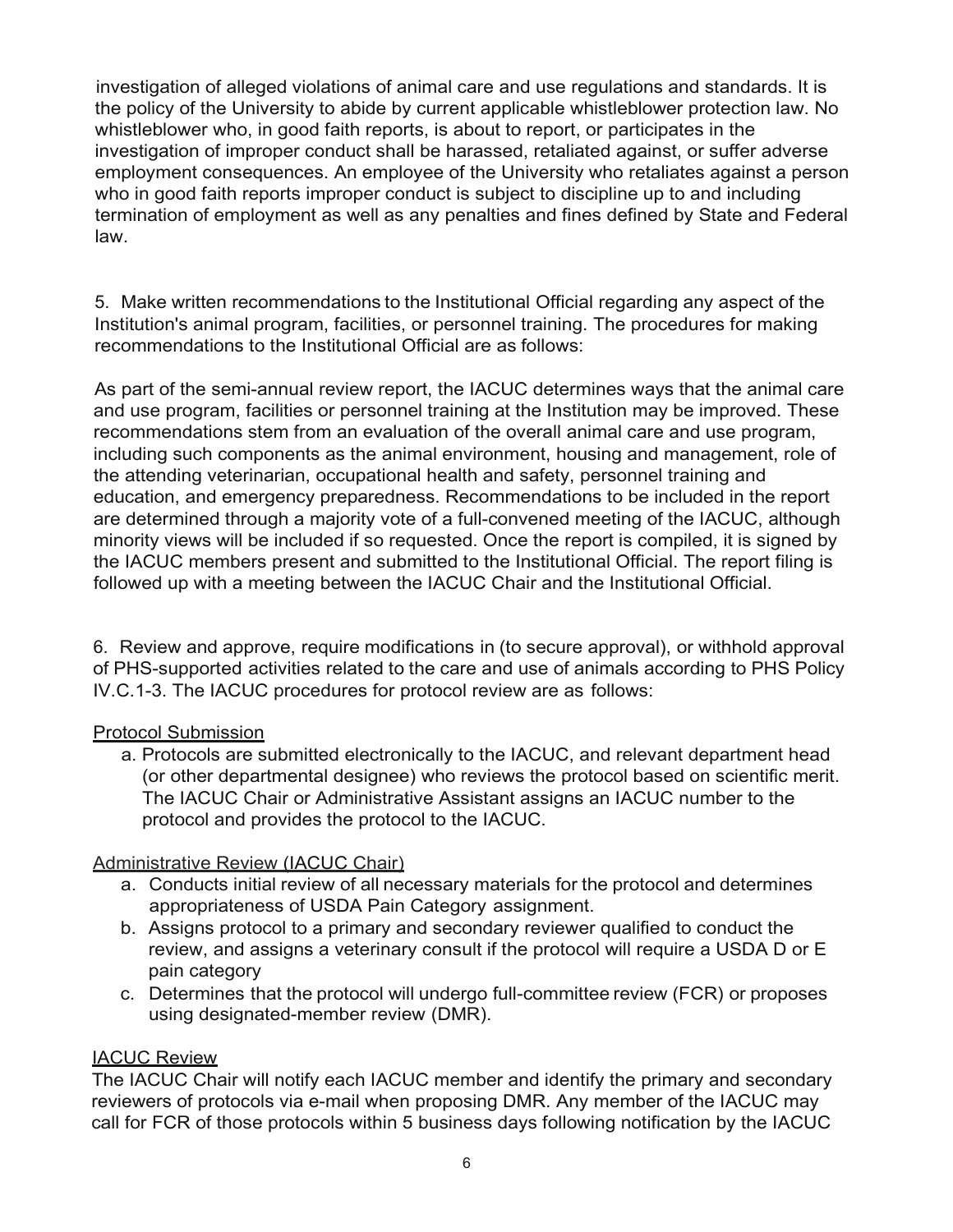Chair. If there is no call for FCR, the primary and secondary reviewers have the authority to approve, require modifications in (to secure approval) or request FCR of those protocols. Other IACUC members may provide the primary designated reviewer with comments and/or suggestions for the reviewer's consideration only. That is, concurrence to use the DMR method may not be conditioned. Decisions of the designated reviewers must be unanimous; if they are not, the protocol will be referred for FCR. Records of approval of protocols via DMR are maintained and recorded in the minutes of the next convened IACUC meeting. The minutes are prepared by the Administrative Assistant and circulated to all lACUC members and the 10 . Full Committee Reviews occur during convened meetings of the IACUC with a majority vote of the quorum present required to approve, require modifications to secure approval, or withhold approval.

Required modifications. When the IACUC requires modifications (to secure approval), of a protocol, such modifications are reviewed as follows:

- 1. FCR or DMR following the procedures delineated above.
- 2. When modifications of protocols initially subject to FCR are required:
	- a. If **all** members of the IACUC **are** present, the committee may vote to require modifications to secure approval and have the revised protocolreviewed and approved by DMR, or returned for FCR at a subsequent meeting
	- b. If **not all** members of the IACUC are present at a meeting, the committee may use DMR subsequent to FCR if **all** IACUC members agree **in advance in writing** that the quorum of members present at aconvened meeting may decide by unanimous vote to use DMR subsequent to FCR when modification is needed to secure approval. However, any member of the IACUC may, at any time, request to see the revised protocol and/or request FCR of the protocol.
	- c. If not all members are present and the IACUC lacks written standard procedures as described above, the committee has the option to vote to return the protocol for FCR at a convened meeting or to employ DMR. If electing to use DMR, all members, including members not present at the meeting, must have the revised research protocol available to them andmust have the opportunity to call for FCR. A DMR may be conducted only if all members of the committee have had the opportunity to request OMR and none have done so within 5 days of receipt of the revised protocol.

3. Minor modifications of an administrative nature, i.e., typographical or grammatical errors, required signatures, etc. may be confirmed by IACUC administrative/support personnel.

No member may participate in the IACUC review or approval of a protocol in which the member has a conflicting interest (e.g., is personally involved in the project) except to provide information requested by the IACUC; nor may a member who has a conflicting interest contribute to the constitution of a quorum. The IACUC may invite consultants to assist in reviewing complex issues. Consultants may not approve or withhold approval of an activity or vote with the IACUC unless they are also members of the IACUC.

**Note:** Any use of telecommunications will be in accordance with NIH Notice NOT-OD-06-052 of March 24<sup>th</sup>, 2006, entitled Guidance on Use of Telecommunications for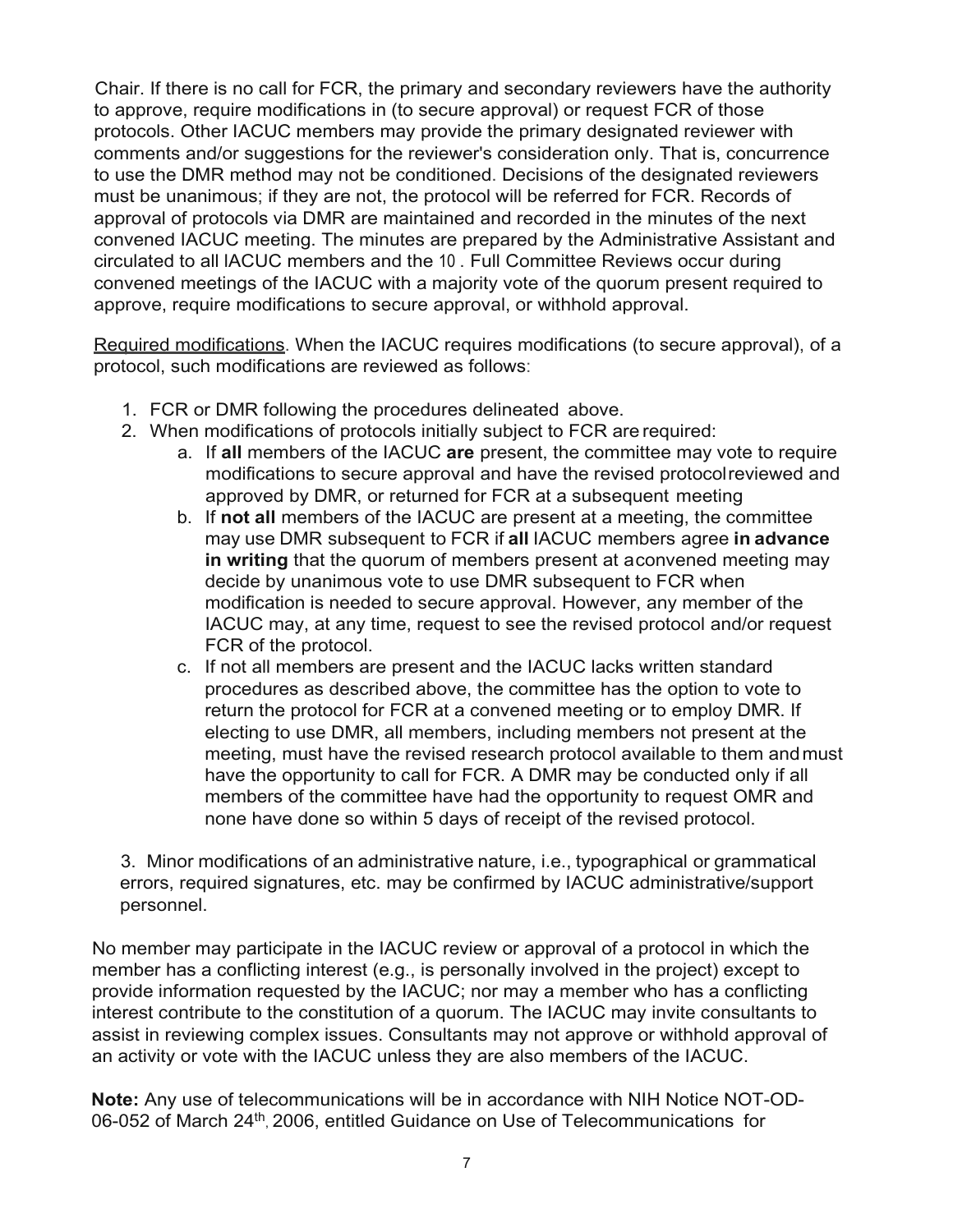#### IACUC Meetings under the PHS Policy on Humane Care and Use of Laboratory Animals .

In order to approve proposed protocols or proposed significant changes in ongoing protocols, the IACUC will conduct a review of those components related to the care and use of animals and determine that the proposed protocols are in accordance with the PHS Policy. In making this determination, the IACUC will confirm that the protocol will be conducted in accordance with the Animal Welfare Act insofar as it applies to the activity, and that the protocol is consistent with the Guide unless acceptable justification for a departure is presented. Further, the IACUC shall determine that the protocol conforms to the institution's PHS Assurance and meets the following requirements:

a. Procedures with animals will avoid or minimize discomfort, distress, and pain to the animals, consistent with sound research design.

b. Procedures that may cause more than momentary or slight pain or distress to the animals will be performed with appropriate sedation, analgesia, or anesthesia, unless the procedure is justified for scientific reasons in writing by the investigator.

c. Animals that would otherwise experience severe or chronic pain or distress that cannot be relieved will be painlessly killed at the end of the procedure or, if appropriate, during the procedure.

d. The living conditions of animals will be appropriate for their species and contribute to their health and comfort. The housing, feeding, and nonmedical care of the animals will be directed by a veterinarian or other scientist trained and experienced in the proper care, handling, and use of the species being maintained or studied.

e. Medical care for animals will be available and provided as necessary by a qualified veterinarian.

f. Personnel conducting procedures on the species being maintained or studiedwill be appropriately qualified and trained in those procedures.

g. Methods of euthanasia used will be consistent with the current recommendationsof the American Veterinary Medical Association (AVMA) Guidelines on Euthanasia, unless a deviation is justified for scientific reasons in writing by the investigator.

7. Review and approve, require modifications in (to secure approval), or withhold approval of proposed significant changes regarding the use of animals in ongoing activities as set forth in the PHS Policy IV.C. The IACUC procedures for reviewing proposed significant changes in ongoing research projects are as follows:

Requests for increasing the number of animals approved for a study by up to 10% to allow the Pl to achieve the original study objectives are handled by administrative review according to IACUC-approved Standard Operating Procedures for Increases in Previously Approved Animal Numbers. The Pl and IACUC Administrative Assistant will both keep a record of the change in number.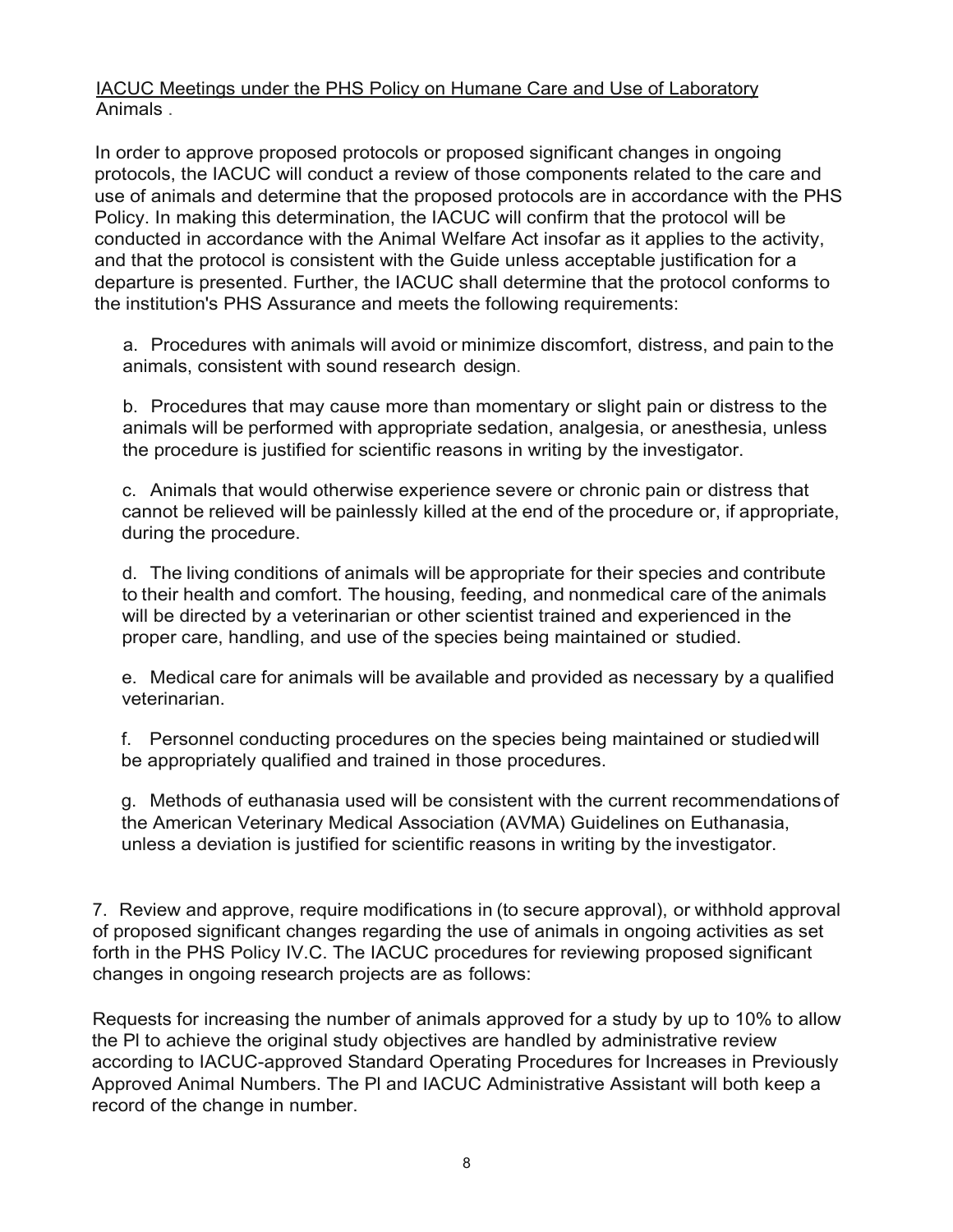Veterinary Verification and Consultation is used for changes in:

- a. Anesthesia, analgesia, sedation, or experimental substances
- b. Euthanasia to any method approved by the most recent AVMA Guidelines on **Euthanasia**
- c. The duration, frequency, type, or number of procedures performed on an animal unless the changes result in greater discomfort or in a greater degree of invasiveness

Review and approval of other significant changes are handled in the same manner as new protocols. See Paragraph 111.D.6.

Examples of changes considered to be significant include, but are not limited to, changes:

- a. in the objectives of a study
- b. from non-survival to survival surgery;
- c. resulting in greater discomfort or in a greater degree of invasiveness;
- d. in Principal Investigator;
- e. in housing and or use of animals in a location that is not part of the program; overseen by the IACUC;
- f. in species;
- g. that impact personnel safety.

8. Notify investigators and the Institution in writing of its decision to approve or withhold approval of those activities related to the care and use of animals, or of modifications required to secure IACUC approval as set forth in the PHS Policy IV.C.4. The IACUC procedures to notify investigators and the Institution of its decisions regarding protocol review are as follows:

Upon approval of a new protocol or modification to an approved protocol by the IACUC, the final version of the application is signed electronically by the Principal Investigator, the relevant Department Head or other designee, the IACUC Chair, indicating approval by the IACUC, and then the application is forwarded to the Institutional Official. A signature of approval also is required of the Institutional Official. Upon approval by the Institutional Official, all signatories are notified that the approval is complete and receive a link to, or copy of, the approved protocol.

Upon a decision by the IACUC to withhold approval of a new protocol or modification of an approved protocol, the principal investigator will be notified in writing of the IACUC's decision and be reminded that the proposed studies using animals cannot be conducted at the Institution. The written notification will include a statement of the reasons for the committee's decision and give the investigator an opportunity to respond in person or in writing. The 10 also will receive a copy of the notification.

9. Conduct continuing review of each previously approved, ongoing activity covered by PHS Policy at appropriate intervals as determined by the IACUC, including a complete review at least once every three years in accordance with the PHS Policy IV.C.1-5 . The IACUC procedures for conducting continuing reviews are as follows: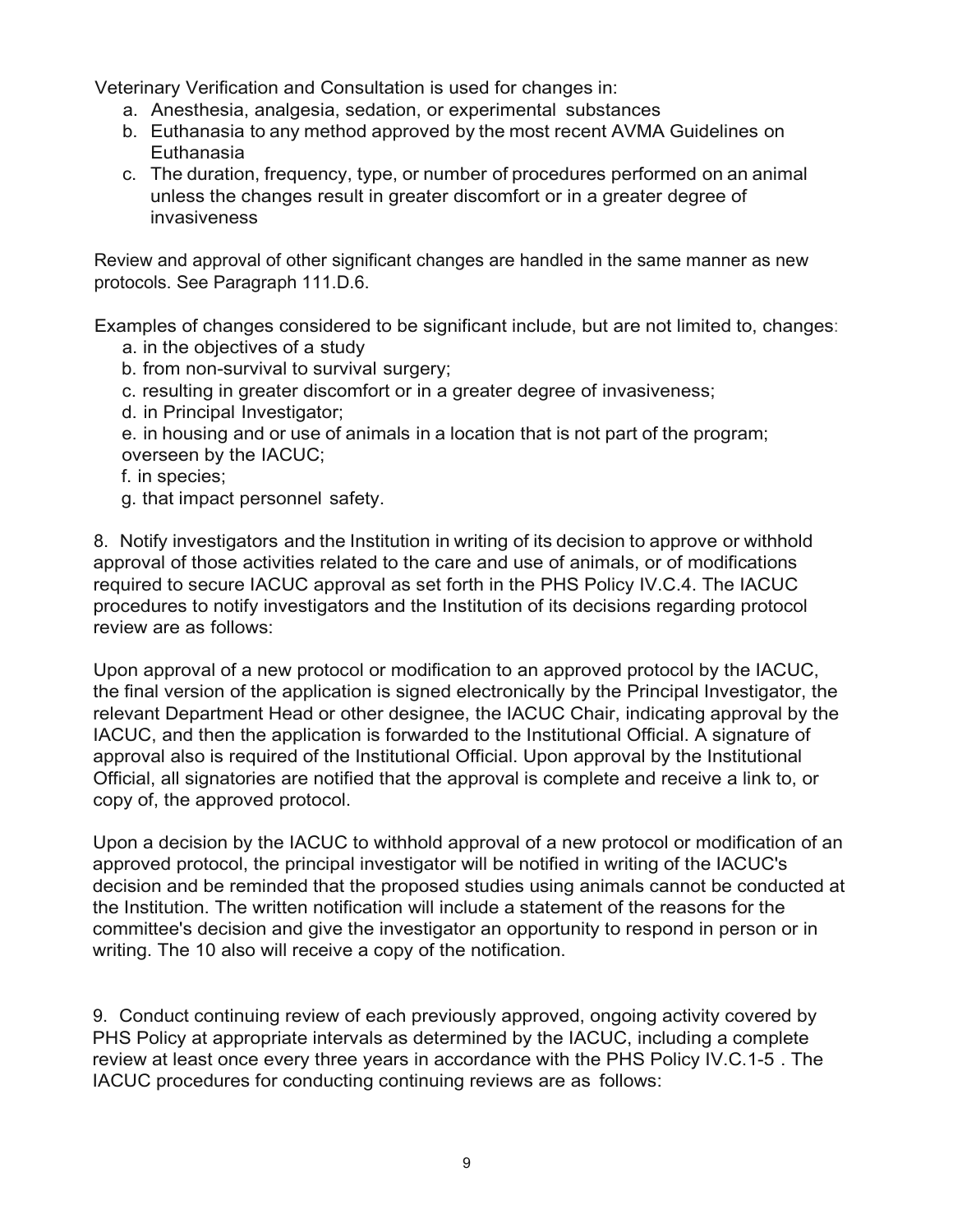Animals and facility conditions are observed continuously by trained animal care personnel at regular intervals specified in the relevant protocol (s). Concerns are communicated to the Pl, Institutional Veterinarian and/or facilities personnel as appropriate. The Institutional Veterinarian examines the condition of all animals during the Semi-annual Facilities conducted by the IACUC.

Protocols, procedures, and study/care records are reviewed by a member or members of the IACUC at least annually as part of Post-approval Monitoring (PAM) meetings with each Pl. These meetings also provide Pis the opportunity to describe any adverse or unanticipated events and updates on work progress. Completion of PAM meetings is recorded in the IACUC meeting minutes. The IACUC meeting minutes are reviewed and approved by the Committee.

Protocols are approved for a maximum of 36 months. That is, protocols expire no later than the 3-year anniversary of the IACUC-approved beginning date for the project. If activities will continue beyond the expiration date, a new protocol must be submitted, reviewed, and approved [prior to expiration of the current protocol] as described in Paragraph I11.D.6. above.

10. Be authorized to suspend an activity involving animals as set forth in the PHS Policy IV.C.6. The IACUC procedures for suspending an ongoing activity are as follows:

The IACUC may suspend an activity that it previously approved if it determines that the activity is not being conducted in accordance with applicable provisions of the Animal Welfare Act, the Guide, the institution's Assurance, or IV.C.1.a.-g. of the PHS Policy. The IACUC may suspend an activity only after review of the matter at a convened meeting of a quorum of the IACUC and with the suspension vote of a majority of the quorum present. If the IACUC suspends an activity involving animals, or any other institutional intervention results in the temporary or permanent suspension of an activity due to noncompliance with the Policy, Animal Welfare Act, the *Guide,* or the institution's Assurance, the Institutional Official in consultation with the IACUC shall review the reasons for suspension, take appropriate corrective action, and report that action with a full explanation to OLAW.

E. Therisk-based occupational health and safety program for personnel working in laboratory animal facilities or have frequent contact with animals is as follows:

All individuals listed as personnel on IACUC protocols are required to complete CITI training modules and pass the associated quizzes before IACUC approval is granted. These CITI modules address many of the mechanisms used for hazard and risk identification and assessment, including those from zoonoses and allergies. The Animal Care and Use Application form includes a section on occupational safety and hazardous materials that requires the investigator(s) to describe relevant animal hazards, hazardous agents, and what will be done to minimize risks.

The Occupational Safety Office is responsible for the occupational health and safety program that covers all personnel who work in laboratory animal facilities or have frequent contact with animals.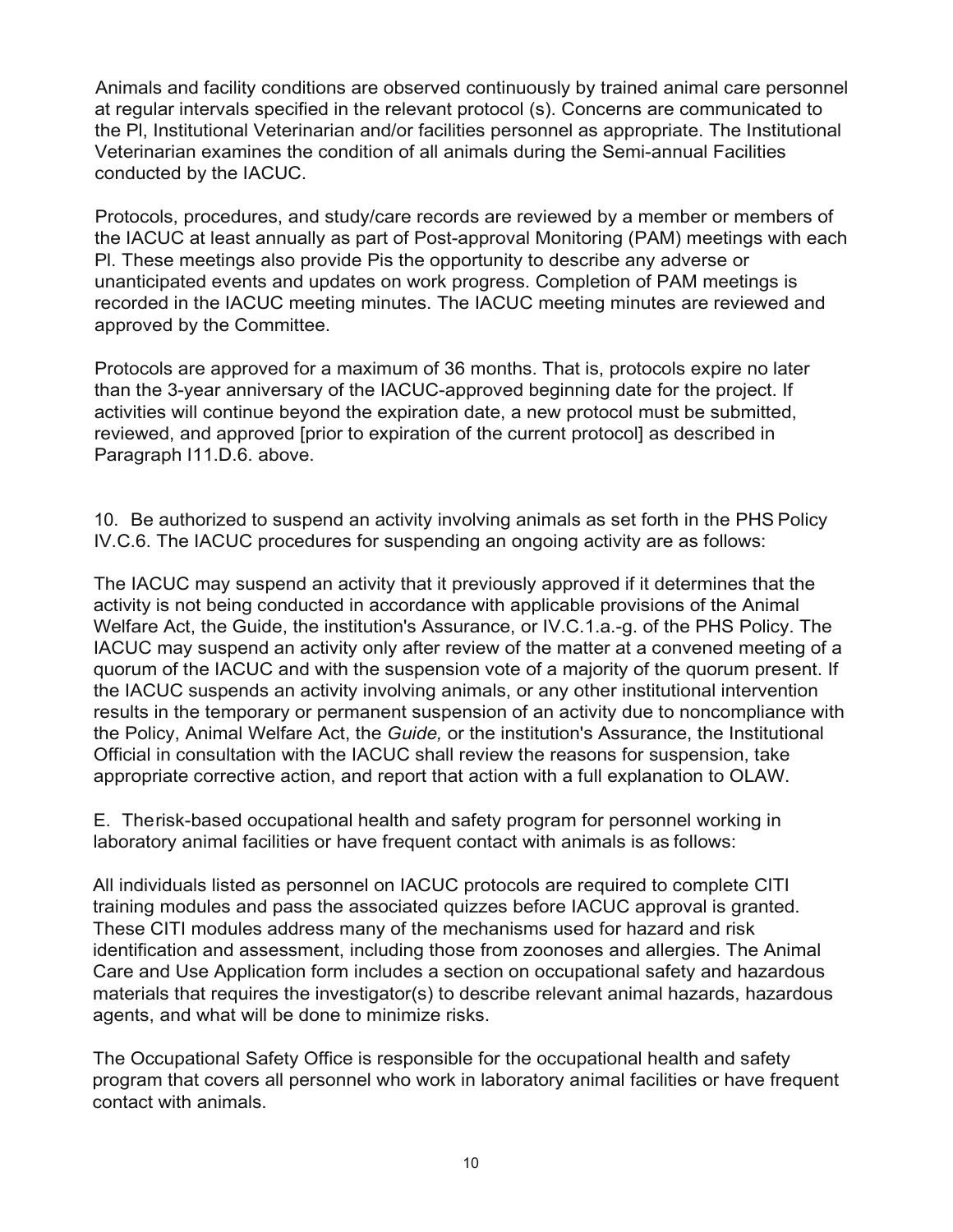- 1. Hazard and Risk Identification and Assessment Hazards are defined as an inherent danger in a material or system. Risk is defined as the measure of likelihood of a consequence emanating from that hazard. The principal objective of this occupational health and safety program is to reduce to an acceptable level the risk associated with using materials or systems that might have inherent danger. It is the Policy of this Institution that all hazardous materials will be managed in accordance with the Federal Hazard Communication Standard and Michigan's Right to Know Law, as they apply to: Acquisition of Hazardous Materials, Storage and Transportation, Health Assessment, and Disposal of Hazardous Waste. All new employees at this Institution, regardless of assigned responsibilities, are required to attend "Right to Know" training during orientation, that covers how to read hazard labels, material safety data sheets, chemical hygiene training, and potential biological and physical hazards that may be encountered in Institution Facilities. Animal facility-specific standard operating procedures contain detailed information about potential risks in research areas. The recommendations from the Guide were used in developing these standard operating procedures, which were approved by the IACUC prior to implementation.
- 2. Personal hygiene

Personal hygiene issues are described in all standard operating procedures, which are consistent with the Guide and have been approved by the IACUC, of all animal facilities at the Institution. A laundering service is used for laboratory coats or scrubs worn in animal facilities, and wearing disposable gloves and N95 masks are recommended when handling animals, and they are required for personnel who are involved in cleaning animal cages. Signs are posted to remind personnel that food and drinks are not permitted in animal facilities. Smoking is banned in buildings at the Institution.

3. Facilities, procedures, and monitoring

All animal facilities used at the Institution were designed for housing animals or conducting animalexperiments. Animal facilities are physically separated from other working areas. Animal facilities include a ventilation system that is separate from the building ventilation system and creates negative air pressure in all animal facilities, and emergency lighting, smoke detectors, and eyewash stations. Exits from these facilities are clearly marked and any equipment, furniture or other items are prohibited from being placed in hallways or other places that may prevent quickly vacating the facility in an emergency. All safety equipment is properly maintained and routinely calibrated.

Other hazards are facility-specific and are addressed in the standard operating procedures for these areas, which are consistent with the recommendations made in the Guide, and have met the approval of the IACUC prior to implementation.

4. Animal experimentation involving hazards

No protocols for animal experimentation involving hazards will be approved by the IACUC unless all safety equipment and procedures appropriate to meet occupational health and safety standards described in the Guide have been met. Special attention will be given to procedures for animal care and housing, use of special safety equipment, storage and disbursement of the agents, dose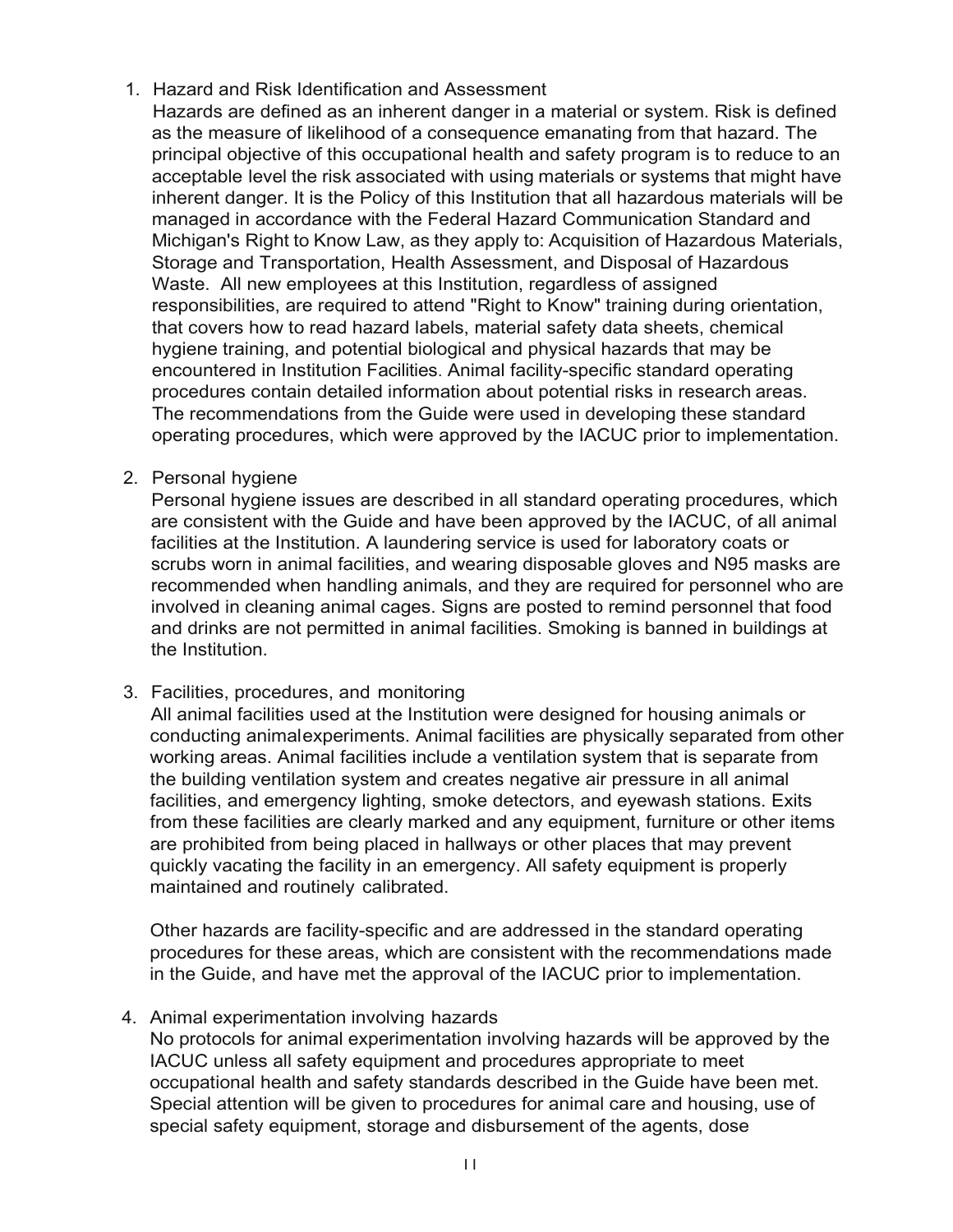preparation and administration, body fluid and tissue handling, waste and carcass disposal, and personal protection. Depending on the particular hazards involved in the study, the IACUC may require approval from the department-level safety committee or may request outside consultation. In addition, recommendations provided by the Center for Disease Control or the National Institutes of Health may be sought.

Hazardous agents must be contained within the study environment, which must have proper ventilation, separate from the main building ventilation system, and must have any special air filtration equipment appropriate to use with those agents. Scavenging equipment must be used when working with anesthetic gases.

#### 5. Personal protection

Personal protection equipment is available for all personnel working in animal facilities. This equipment includes labcoats or scrubs, aprons, disposable gloves (latex or nitrile), disposable masks, goggles, and shoe covers. None of this protective equipment may be worn beyond the boundary of the animal facilities. Personnel working with hazardous agents will be provided personal protective equipment appropriate for those agents.

- 6. Medical evaluation, care and preventive medicine for personnel The laboratory species currently housed at Northern Michigan University include rodents (rats and mice), fish, reptiles and amphibians. The primary risk to humans from these animals are allergies. However, field researchers at times have direct contact with animals, and there is a potential risk of rabies or other zoonotic diseases. The CITI Wildlife Research module provides detailed information on these diseases, their distribution, and advice for prevention. Tetanus shots are required for all personnel that have direct contact with animals. Medical care for bites, scratches, illnesses, or injury is available at the NMU Health Center during business hours and at the Superior Walk-in Clinic during non-business hours. Emergency care is available at the UP Health System Emergency Room. This information is posted within animal care facilities. Field researchers are responsible for determining the location of appropriate medical facilities that are closest to their field sites. University policy requires campus residents, employees and visitors to inform their supervisors, persons of authority, or NMU Public Safety whenever an incident takes place, including injuries or illnesses, that requires more than self-administered first aid. A university incident report must be prepared by the supervisor, Public Safety, or other persons of authority within 24 hours of the incident. The university maintains an electronic incident report system.
- 7. Provisions for personnel with direct contact with laboratory animals Prior to having direct contact with laboratory animals, workers at Northern Michigan University must complete an IACUC Health Form and submit this form to the director of the Northern Michigan University health center. The health director will review this form, provide consultation with the worker, if deemed necessary, and notify the IACUC if this worker is approved to have direct contact with laboratory animals. Workers have 24 hour/ 7 day access to medical care.
- 8. Training provided regarding precautions that should be taken duringpersonal pregnancy, illness or decreased immunocompetence.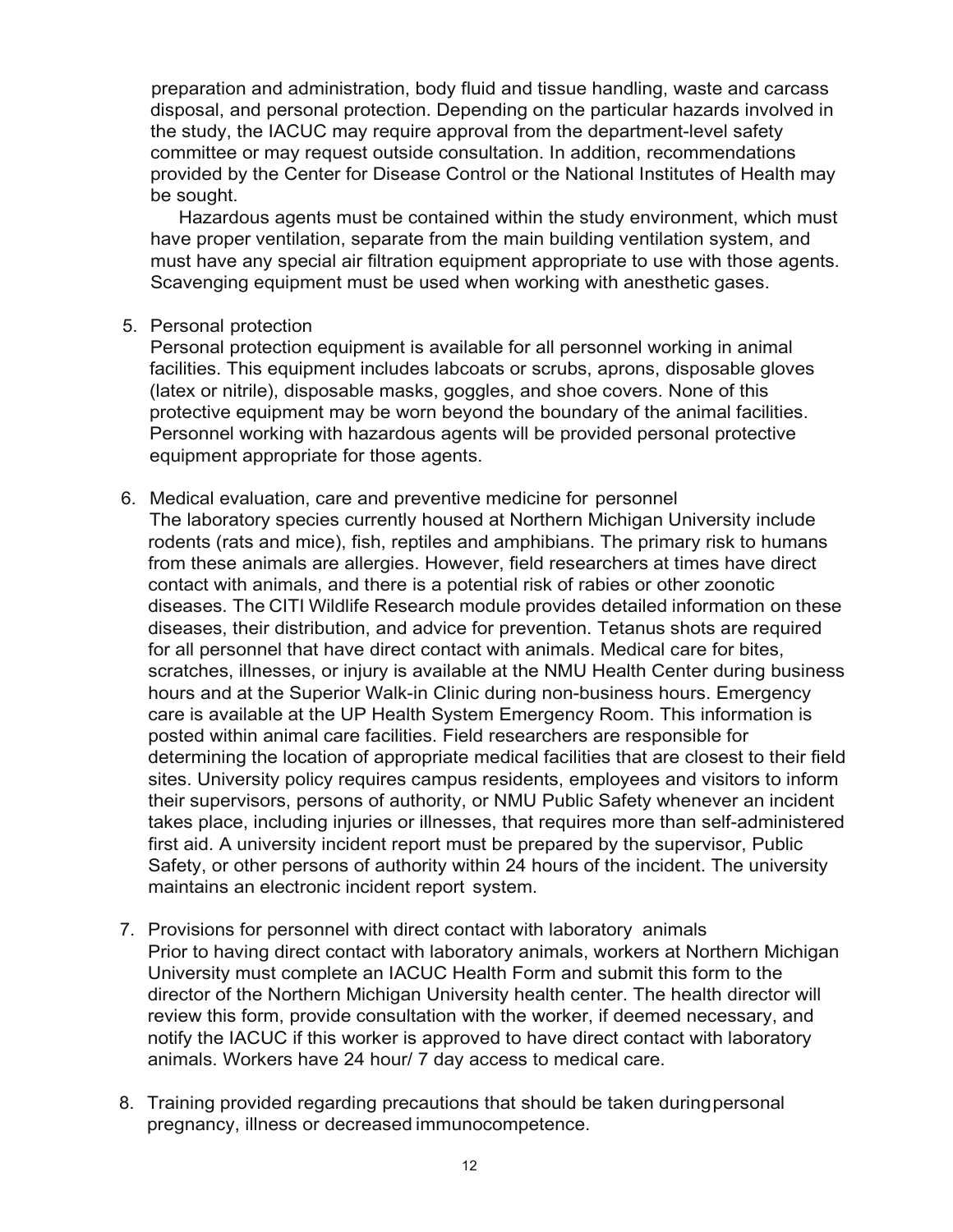Personnel are advised during training that if they are planning to become pregnant, are pregnant, are ill, or have impaired immunocompetence they should consult a health care professional/physician regarding such conditions and how they might pertain to their working with laboratory animals. If warranted, any work restrictions and/or accommodations are coordinated among the individual, his/her health care professional, human resources, etc.

9. Provisions for personnel who are not involved in animal care and/or use but nevertheless need to enter areas when animals are housed or used. For example personnel involved in building maintenance, security, housekeeping, etc.

The housekeeping staff is not routinely allowed access to the animal facilities. In situations where housekeeping, maintenance, or other non-animal care and use personnel must access the animal rooms, they are briefed on appropriate precautions and provided any appropriate PPE and are then are permitted in for a limited amount of time. A member of the animal care staff will be available for escort if needed. If there is extensive or prolonged work to be done the animals are removed prior to the individuals being allowed into the room.

**F.** The total gross number of square feet in each animal facility (including each satellite facility), the species of animals housed therein and the average daily inventory of animals, by species, in each facility is provided in the attached Facility and Species Inventory table **(see Part X).**

G. The training or instruction available to scientists, animal technicians, and other personnel involved in animal care, treatment, or use is asfollows:

Training is provided for all levels of participants in the animal care and use program at the Institution.

#### IACUC Members

Each IACUC member will be provided with a copy of the following:

1) The PHS Policy for the Humane Care and Use of Laboratory Animals;

2) The National Research Council (NRC) Guide for the Care and Use of Laboratory Animals;

- 3) The ARENA/OLAW IACUC Guidebook;
- 4) The AVMA Guidelines on Euthanasia;
- 5) A copy of this Assurance.

All new IACUC members are provided an orientation to the IACUC during the first full meeting of the IACUC in which they attend. New members are also mentored in protocol review and semi-annual review activities until they are comfortable conducting these activities on their own. In addition, they are required to take the "Training for IACUC Members" module offered through [www.CITIProgram.org.](http://www.citiprogram.org/)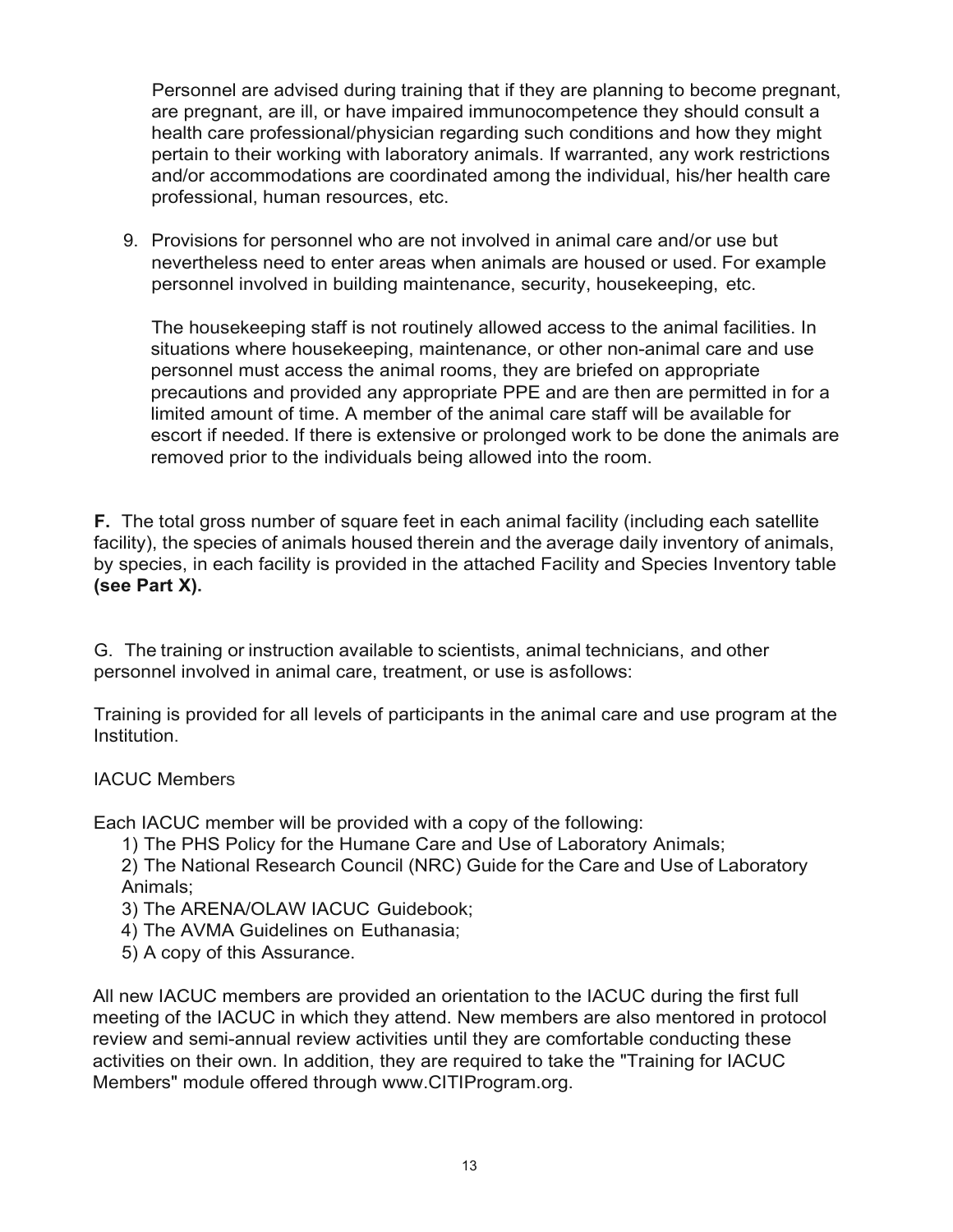Efforts also are made to send new and established members to IACUC workshops (e.g., IACUC 101), and all lACUC members are kept apprised of new policies and procedures through reading notices and FAQs at OLAW's website and through newsletters and other postings offered by PRIM&R.

Scientists, Animal Technicians and other Personnel involved with Animal Care Animal Care and Use Personnel involve all individuals with designated responsibility for the care and use or supervision of care and use of animals at the Institution. All personnel and supervisors (e.g., department heads) with roles in the care and use of animals at the Institution are required by the Institutional Official, in consultation with the IACUC, to take online training relevant to specific responsibilities in the animal care program from [www.CITlprogram.org .](http://www.citlprogram.org/) In addition, all personnel must be trained according to standard operating procedures, specific to the assigned responsibilities within the animal care and use program, which were developed in consultation with, and ultimately approved by, the IACUC. Moreover, the IACUC holds an annual informational session for the purpose of educating all personnel involved in the care and use of animals at the Institution about key components of the animal care and use program, the procedures for protocol approval, the procedures for significant and minor changes to IACUC-approved protocols, the semiannual review process, post-approval monitoring, and any updates to the Institution policies on the care and use of animals. The effectiveness of personnel training is determined through interviews and assessing training logs during semi-annual reviews and post-approval monitoring.

All personnel performing procedures using animals must be identified in the Institutional Animal Care and Use Protocol. A description of each individual's qualifications, experience and/or training with the specific animal species, model and procedures must be provided for IACUC review. Any person needing additional protocol-specific training will be identified during the review process and such required training will be a condition of approval of the protocol. Protocols are not approved until all personnel identified on the protocol have completed the required CITI training modules.

All persons involved in animal care and use will receive training by the Institution that covers the laws and regulations covering laboratory animal care and use with an emphasis on the contents of the NRG Guide and the 3R's. The training includes training or instruction on research or testing methods that minimize the numbers of animals required to obtain valid results and limit animal pain or distress as well as other requirements delineated in 9 CFR, Part 2, Subpart C, Section 2.32(c).

Specifically, training and instruction of personnel must include guidance in at least the following areas:

- 1. Humane methods of animal maintenance and experimentation, including:
	- a. The basic needs of each species of animal;
	- b. Proper handling and care for the various species of animals used by the facility;
	- c. Proper pre-procedural and post-procedural care of animals; and
	- d. Aseptic surgical methods and procedures;

2. The concept, availability, and use of research or testing methods that limit the use of animals or minimize animal distress;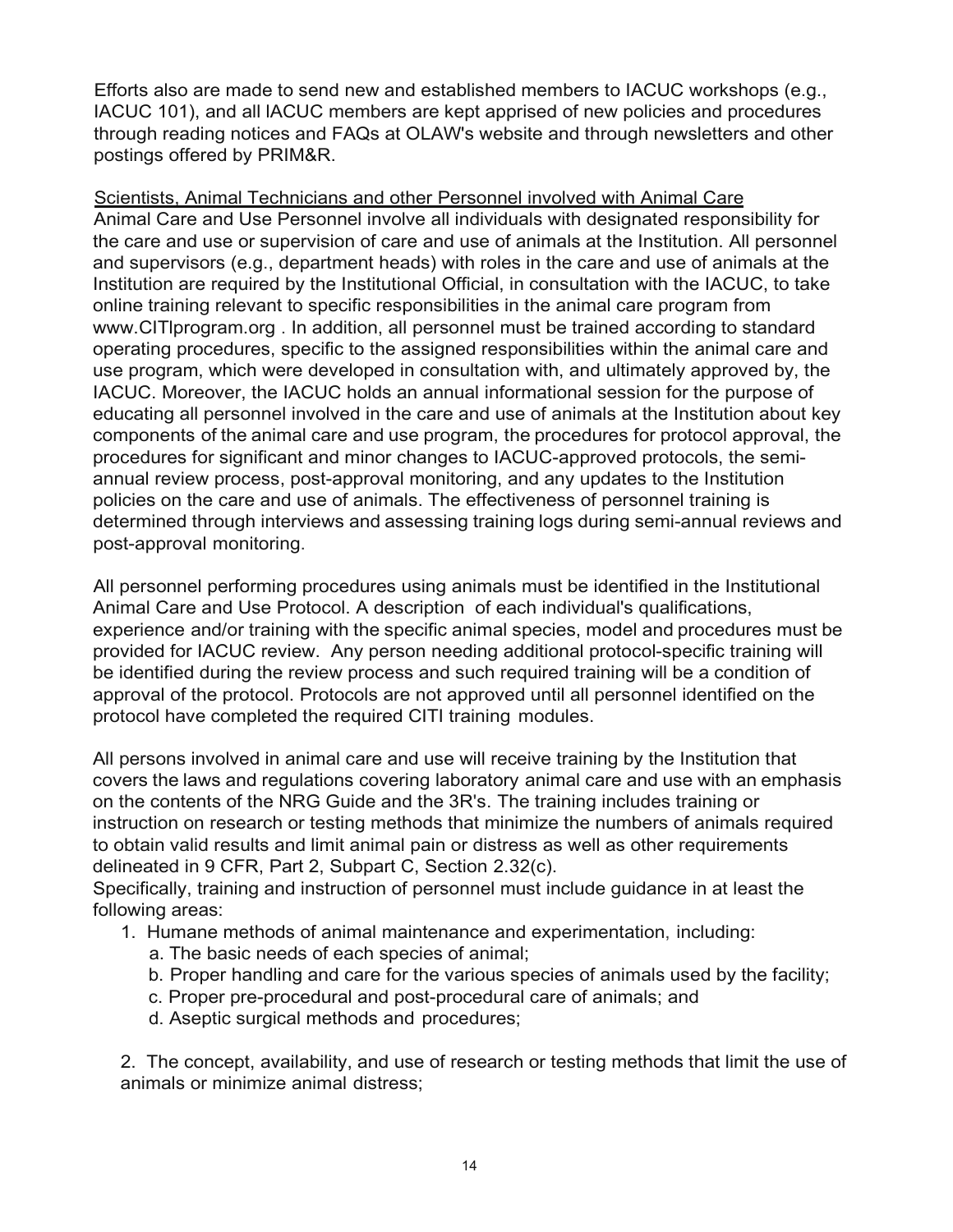3. Proper use of anesthetics, analgesics, and tranquilizers for any species of animals used by the facility;

4. Methods whereby deficiencies in animal care and treatment are reported, including deficiencies in animal care and treatment reported by any employee of the facility. No facility employee, Committee member, or laboratory personnel shall be discriminated against or be subject to any reprisal for reporting violations of any regulation or standards under the Act;

5. Utilization of services (e.g., National Agricultural Library, National Library of Medicine) available to provide information:

a. On appropriate methods of animal care and use;

b. On alternatives to the use of live animals in research;

c. That could prevent unintended and unnecessary duplication of research involving animals; and

d. Regarding the intent and requirements of the Animal Welfare Act and USDA-APHIS Regulations

On-line training may be used and accepted in lieu of in-house training. Any use of on-line training to fulfill training requirements must be approved by the IACUC. Approval and completion of on-line training will be documented.

Specialized Training: Training in experimental methods, i.e., specific animal manipulations and techniques and in the care of new and nontraditional laboratory animal species, will be conducted based on the types of research being conducted and the species being used at the institution.

Note: For investigators transferring from other facilities at which they have received similar training, verification of previous training may be accepted in lieu of some Institutional required training. Acceptance of previous training in lieu of the Institution's training is solely at the IACUC's discretion.

### **IV. Institutional Program Evaluation and Accreditation**

All of this Institution's programs and facilities (including satellite facilities) for activities involving animals have been evaluated by the IACUC within the past six months and will be re-evaluated by the IACUC at least once every six months thereafter, in accord with the PHS Policy IV.B.1-2. Reports have been and will continue to be prepared in accord with the PHS Policy IV.B.3. All lACUC semiannual reports will include a description of the nature and extent of this Institution's adherence to the "Guide." Any departures from the "Guide" will be identified specifically and reasons for each departure will be stated. Reports will distinguish significant deficiencies from minor deficiencies. Where program or facility deficiencies are noted, reports will contain a reasonable and specific plan and schedule for correcting each deficiency. Semiannual reports of the IACUC's evaluations will be submitted to the Institutional Official. Semiannual reports of IACUC evaluations will be maintained by this Institution and made available to the OLAW upon request.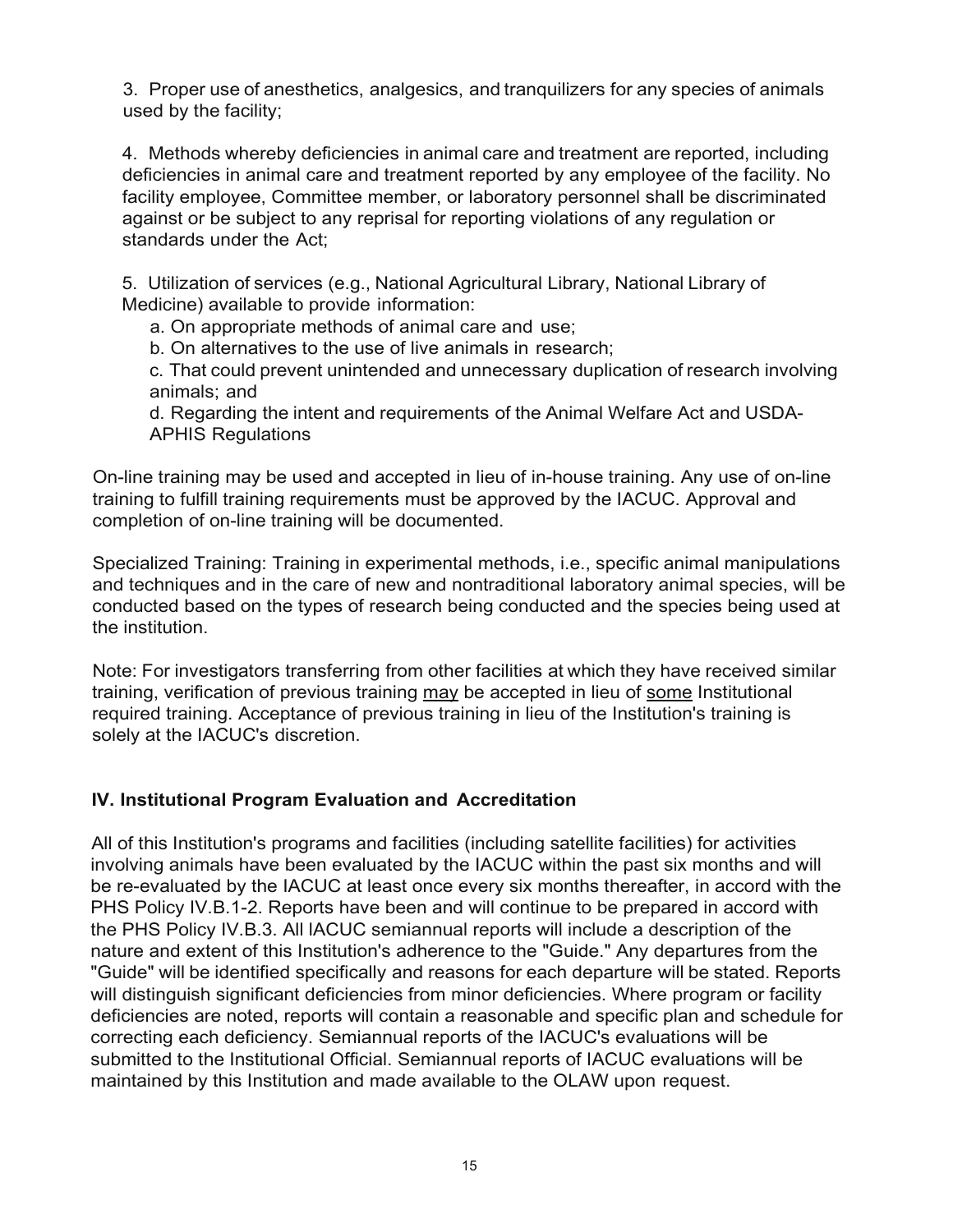This Institution is Category Two (2)-not accredited by the Association for Assessment and Accreditation of Laboratory Animal Care, International (AAALAC). As noted above, reports of the IACUC's semiannual evaluations (program reviews and facility inspections) will be made available upon request. The report of the most recent evaluations (program review and facility inspection) is attached **(Attached).**

## **V. Recordkeeping Requirements**

- A. This Institution will maintain for at least three years:
	- 1. A copy of this Assurance and any modifications thereto, as approved by the PHS.
	- 2. Minutes of IACUC meetings, including records of attendance, activities of the committee, and committee deliberations.
	- 3. Records of applications, proposals, and proposed significant changes in the care and use of animals and whether IACUC approval was given or withheld.
	- 4. Records of semiannual IACUC reports and recommendations (including minority views) as forwarded to the Institutional Official, Dr. Lisa Schade Eckert.
	- 5. Records of accrediting body determinations.

B. This Institution will maintain records that relate directly to applications, proposals, and proposed changes in ongoing activities reviewed and approved by the IACUC for the duration of the activity and for an additional three years after completion of theactivity.

C. All records shall be accessible for inspection and copying by authorized OLAW or other PHS representatives at reasonable times and in a reasonable manner.

## **VI. Reporting Requirements**

A. This Institution's reporting period is January 1 - December 31. The IACUC, through the Institutional Official, will submit an annual report to OLAW on January 31 of each year. The report will include:

- 1. Any change in the accreditation status of the Institution (e.g., if the Institution obtains accreditation by AAALAC), any change in the description of the Institution's program for animal care and use as described in this Assurance, or any change in the IACUC membership. If there are no changes to report, this Institution will provide written notification that there are no changes.
- 2. Notification of the dates that the IACUC conducted its semiannual evaluations ofthe Institution's program and facilities (including satellite facilities) and submitted the evaluations to the Institutional Official, Dr. Lisa Schade Eckert.

B. The IACUC, through the Institutional Official, will promptly provide OLAW with a full explanation of the circumstances and actions taken with respect to:

- 1. Any serious or continuing noncompliance with the PHS Policy.
- 2. Any serious deviations from the provisions of the "Guide."
- 3. Any suspension of an activity by the IACUC.

C. Reports filed under sections VI.A. and VI.B. of this document shall include any minority views filed by members of the IACUC.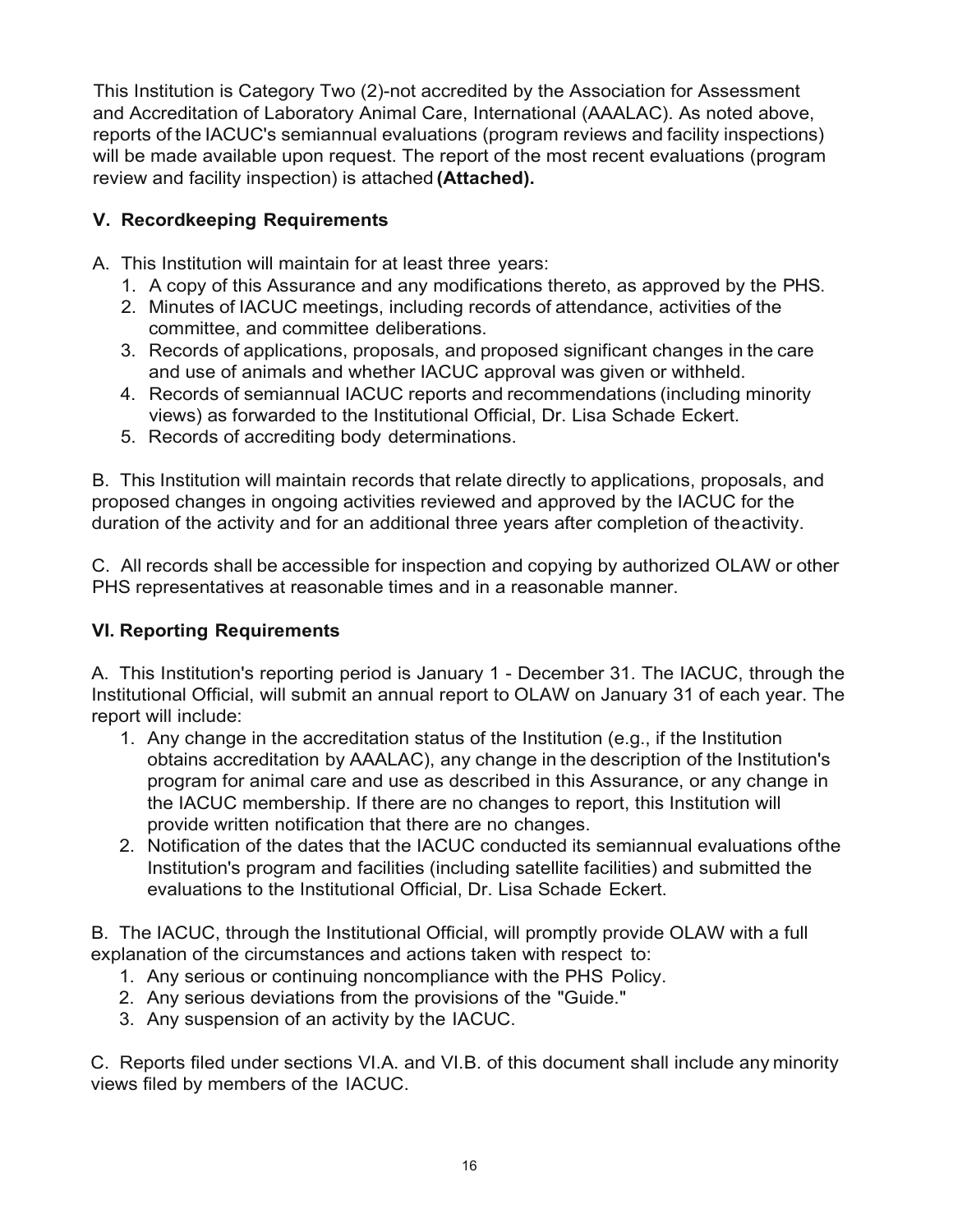## **VII. Institutional Endorsement and PHSApproval**

| A. Authorized Institutional Official                                                                                                                                                                                                           |                                                                                                        |  |
|------------------------------------------------------------------------------------------------------------------------------------------------------------------------------------------------------------------------------------------------|--------------------------------------------------------------------------------------------------------|--|
| Lisa Schade Eckert<br>Name:                                                                                                                                                                                                                    |                                                                                                        |  |
| Interim Dean of Graduate Education and Research<br>Title:                                                                                                                                                                                      |                                                                                                        |  |
| Name of Institution: Northern Michigan University                                                                                                                                                                                              |                                                                                                        |  |
| Address: (street, city, state, country, postal code)                                                                                                                                                                                           |                                                                                                        |  |
| 1401 Presque Isle Avenue Marquette, MI USA 49855                                                                                                                                                                                               |                                                                                                        |  |
| Phone:<br>906-227-2300                                                                                                                                                                                                                         | 906-227-2315<br>l <sup>r</sup> Fax:                                                                    |  |
| E-mail:<br>leckert@nmu.edu                                                                                                                                                                                                                     |                                                                                                        |  |
| the Institution's responsibilities under this Assurance, I assure the humane care and use of<br>animals asspecified above.                                                                                                                     | Acting officially in an authorized capacity on behalf of this Institution and with an understanding of |  |
| Sign                                                                                                                                                                                                                                           | November 9, 2018<br>Date:                                                                              |  |
|                                                                                                                                                                                                                                                |                                                                                                        |  |
| <b>B. PHS Approving Official</b> (to be completed by OLAW)                                                                                                                                                                                     |                                                                                                        |  |
| NamefTitle:<br>Office of Laboratory Animal Welfare (OLAW)<br><b>National Institutes of Health</b><br>6700B Rockledge Drive<br>Suite 2500, MSC 6910<br>Bethesda, MD USA 20892-6910 (FedEx Zip Code 20817)<br>Phone: +1 (301)496-7163            |                                                                                                        |  |
| Digitally signed by Jane J. Na -S<br>DN: c=US, o=U.S. Government, ou=HHS, ou=NIH,<br>Signature: Jane J. Na -S Signature Signature Mars Continued by Jane J. Na - S<br>0.9.2342.19200300.100.1.1=2002213367<br>Date: 2018 11 15 14:27:02 -05/00 | : Date: November 15, 2018                                                                              |  |
| Assurance Number: D16-00512 (A3894-01)                                                                                                                                                                                                         |                                                                                                        |  |
| Effective Date: November 15, 2018                                                                                                                                                                                                              | <b>Expiration Date: November 30, 2022</b>                                                              |  |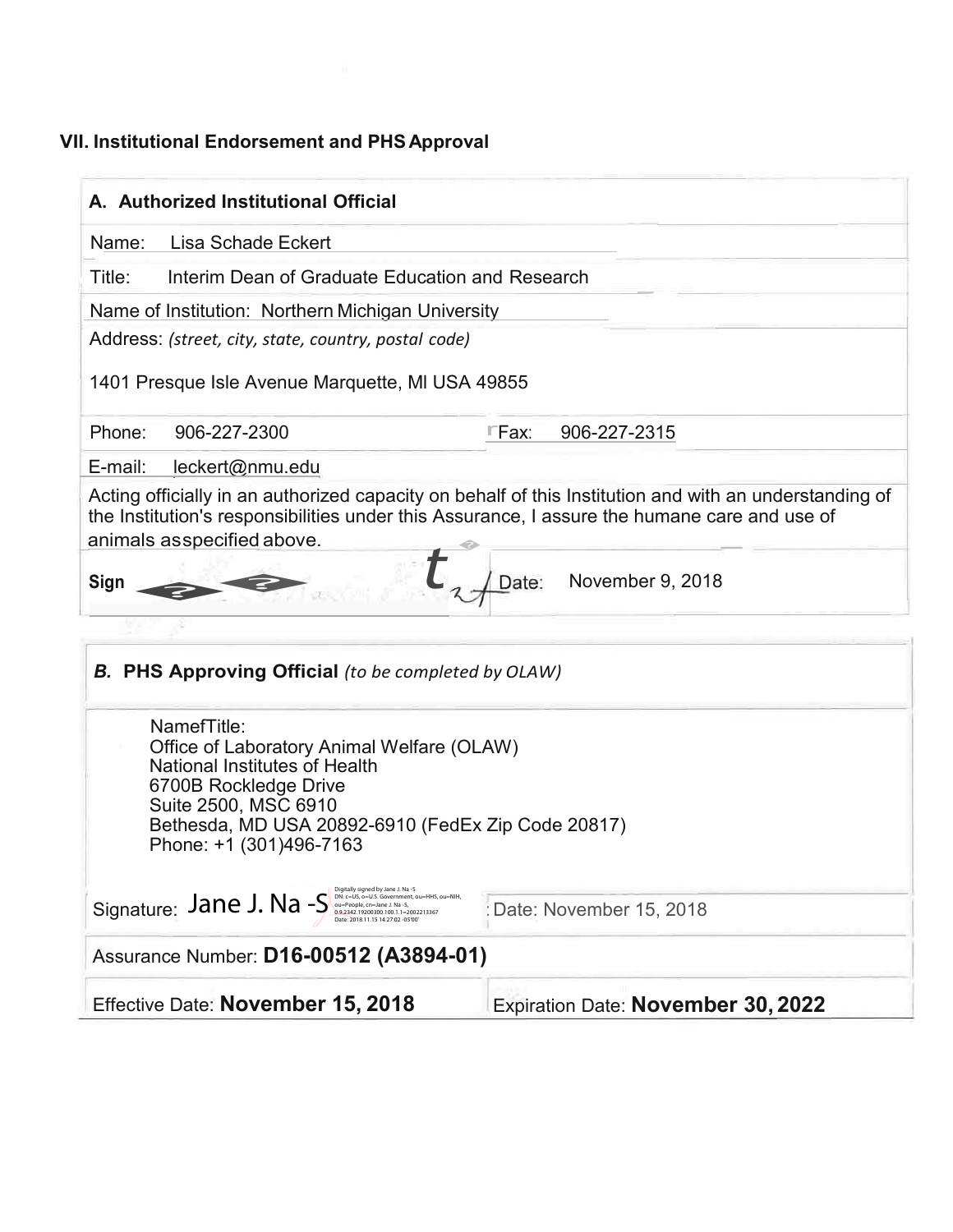# **VIII. Membership of the IACUC**

| Date: September 5, 2018                                            |                               |                               |                                              |  |  |  |
|--------------------------------------------------------------------|-------------------------------|-------------------------------|----------------------------------------------|--|--|--|
| Name of Institution:                                               | Northern Michigan University  |                               |                                              |  |  |  |
| <b>Assurance Number:</b>                                           | D16-00512 (A3894-01)          |                               |                                              |  |  |  |
| <b>IACUC Chairperson</b>                                           |                               |                               |                                              |  |  |  |
| Name: John G. Bruggink                                             |                               |                               |                                              |  |  |  |
| Title*: Professor                                                  | Degree/Credentials*: Ph.D.    |                               |                                              |  |  |  |
| Address : (street, city, state, zip code)                          |                               |                               |                                              |  |  |  |
| Biology Department, 1401 Presque Isle Avenue, Marquette, MI, 49855 |                               |                               |                                              |  |  |  |
| E-mail*: jbruggin@nmu.edu                                          |                               |                               |                                              |  |  |  |
| Phone: 906-227-2342<br>Fax*: 906-227-1063                          |                               |                               |                                              |  |  |  |
| <b>IACUC Roster</b>                                                |                               |                               |                                              |  |  |  |
| Name of Member/<br>Code**                                          | Degree/<br><b>Credentials</b> | Position Title ···            | <b>PHS Policy Membership</b><br>Requirements |  |  |  |
| Laura Klar                                                         | D.V.M.                        | <b>Attending Veterinarian</b> | Veterinarian                                 |  |  |  |
| A.P.                                                               | Ph.D.                         | Professor                     | <b>Scientist</b>                             |  |  |  |
| J.L.                                                               | Ph.D.                         | Professor                     | <b>Scientist</b>                             |  |  |  |
| E.O.                                                               | Ph.D.                         | <b>Associate Professor</b>    | <b>Scientist</b>                             |  |  |  |
| J.P.                                                               | Ph.D                          | Professor                     | Nonscientist, Mathematician                  |  |  |  |
| R.L.                                                               | Ph.D.                         | <b>Associate Professor</b>    | Nonscientist, Geomatician                    |  |  |  |
| Z.C.                                                               | Ph.D.                         | Professor                     | Nonscientist, Ethicist                       |  |  |  |
| S.K.                                                               | Ph.D.                         | <b>Assistant Professor</b>    | <b>Scientist</b>                             |  |  |  |
| K.L.                                                               | B.S.                          |                               | <b>Nonaffiliated Member</b>                  |  |  |  |
|                                                                    |                               | Owner                         |                                              |  |  |  |
| J.F.                                                               | B.S.                          | <b>Dental Hygienist</b>       | <b>Nonaffiliated Member</b>                  |  |  |  |
| K.G. Alternate for<br>J.L.                                         | Ph.D.                         | <b>Assistant Professor</b>    | <b>Scientist</b>                             |  |  |  |
| D.R. Alternate for J.<br>Р.                                        | Ph.D.                         | <b>Assistant Professor</b>    | Nonscientist,<br><b>Mathmetician</b>         |  |  |  |
| D.C. Alternate for<br>Z. C.                                        | $\bar{\parallel}$ Ph.D.       | <b>Emeritus Professor</b>     | Nonscientist, Ethicist                       |  |  |  |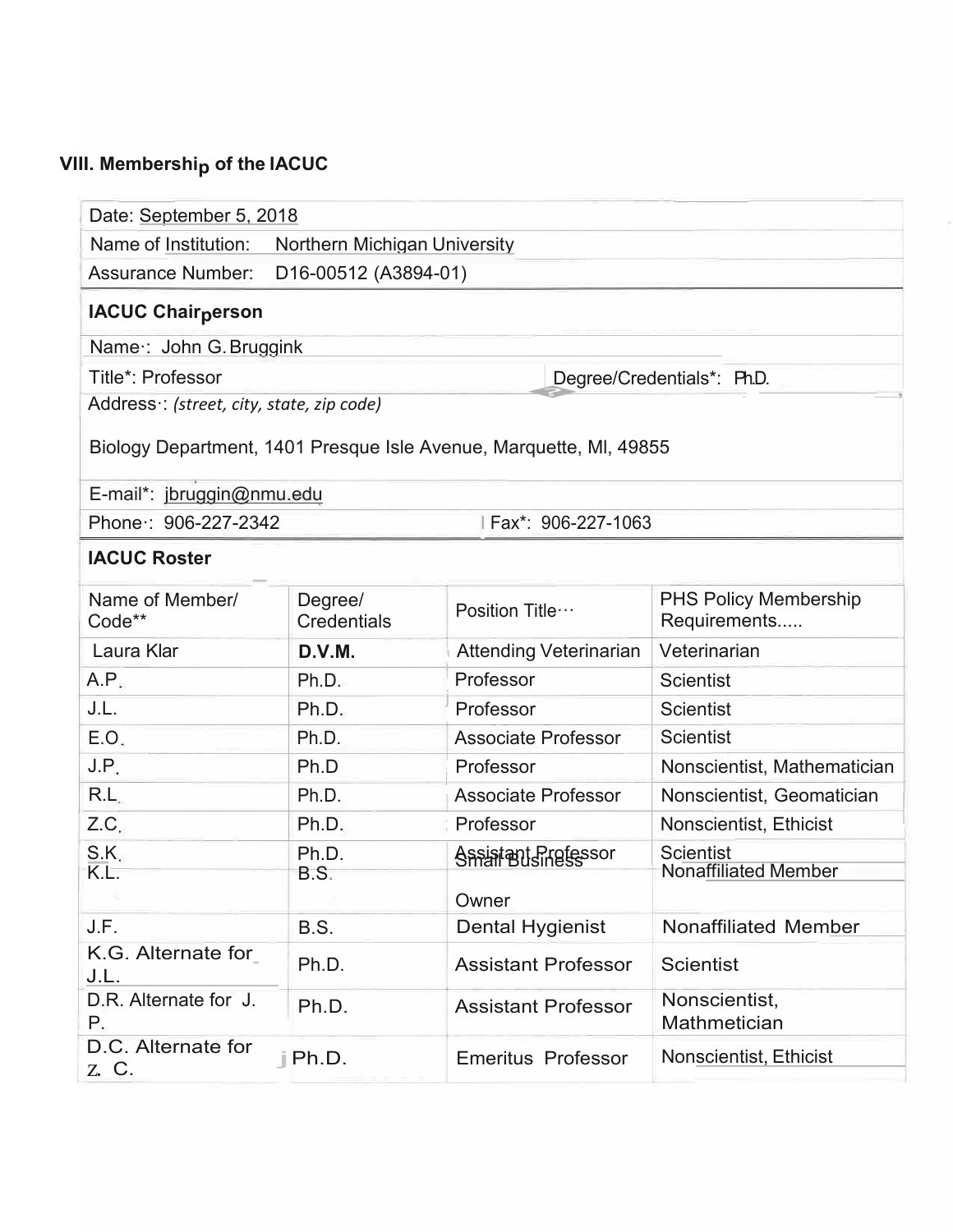• This information is mandatory.

\*\* Names of members, other than the chairperson and veterinarian, may be represented by a number or symbol in this submission to OLAW. Sufficient information to determine that all appointees are appropriately qualified must be provided and the identity of each member must be readily ascertainable by the institution and available to authorized OLAW or other PHS representatives upon request.

\*\*\* List specific position titles for all members, including nonaffiliated (e.g., banker, teacher, volunteer fireman; not "community member" or "retired").

\*\*\*• PHS Policy Membership Requirements:

- *Veterinarian* veterinarian with training or experience in laboratory animal science and medicine or in the use of the species at the institution, who has direct or delegated program authority and responsibility for activities involving animals at the institution.
- *Scientist* practicing scientist experienced in research involving animals.
- *Nonscientist* member whose primary concerns are in a nonscientific area(e.g., ethicist, lawyer, member of the clergy).
- *Nonaffiliated* individual who is not affiliated with the institution in any way other than as a member of the IACUC, and is not a member of the immediate family of a person who is affiliated with the institution. This member is expected to represent general community interests in the proper care and use of animals and should not be a laboratory animal user. A consulting veterinarian may not be considered nonaffiliated.

*[Note: all members must be appointed by the CEO (or individual with specific written delegation to appoint members) and must be voting members. Non-voting members and alternate members must be so identified.]*

#### **IX. Other Key Contacts (optional)**

If there are other individuals within the Institution who may be contacted regarding this Assurance, please provide information below.

| <b>Contact #1</b> |         |  |
|-------------------|---------|--|
| Name:             |         |  |
| Title :           |         |  |
| Phone:            | E-mail: |  |
| Contact#2         |         |  |
| Name:             |         |  |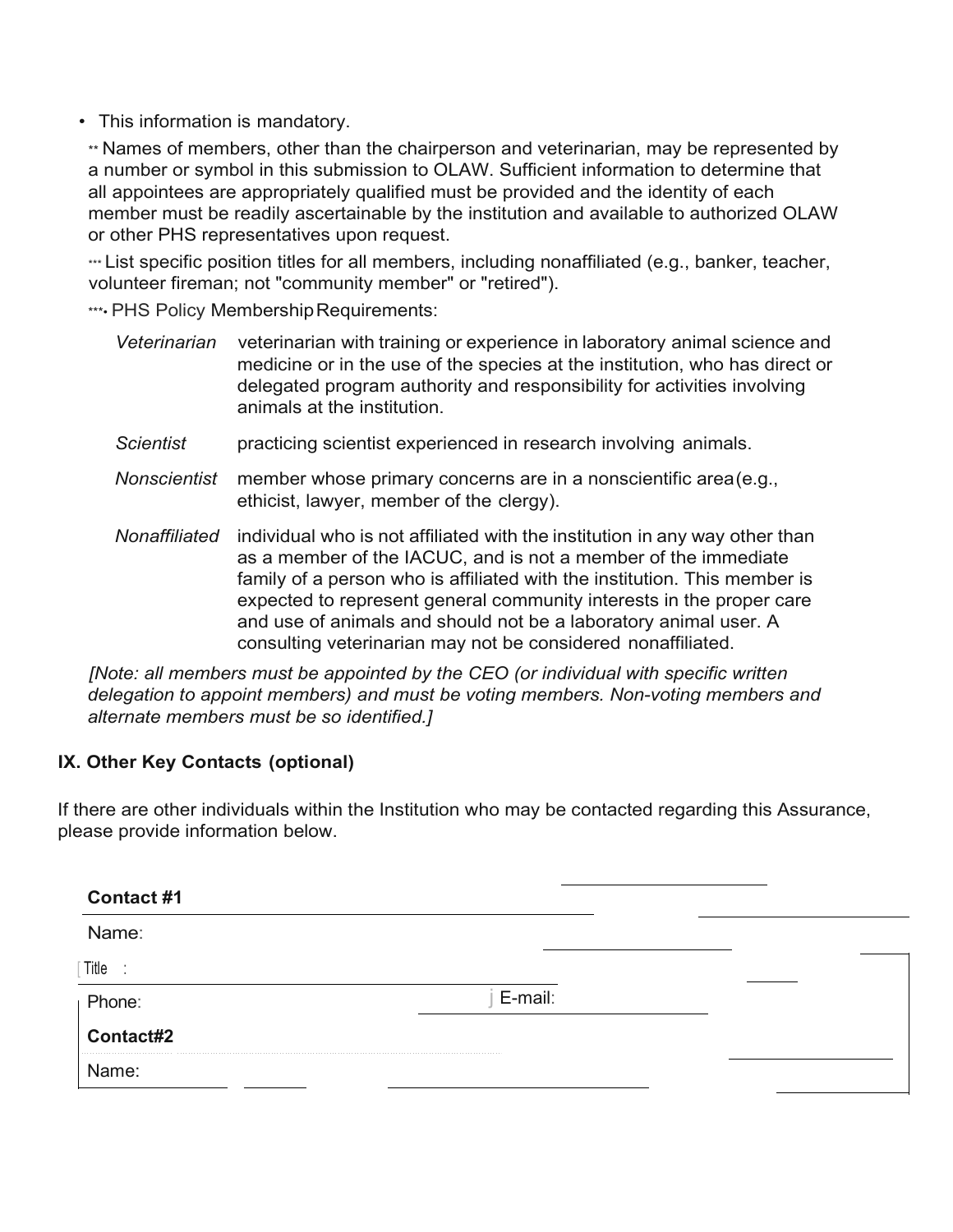| Title:<br>the control company and the |         |
|---------------------------------------|---------|
| ______<br>Phone:                      | E-mail: |

## **X. Facility and Species Inventory**

| Date: September 5, 2018                 |                                                        |                                                                                                                 |                                                  |
|-----------------------------------------|--------------------------------------------------------|-----------------------------------------------------------------------------------------------------------------|--------------------------------------------------|
| Name of Institution:                    | Northern Michigan University                           |                                                                                                                 |                                                  |
| <b>Assurance Number:</b>                | D16-00512 (A3894-01)                                   |                                                                                                                 |                                                  |
| Laboratory, Unit, or<br><b>Building</b> | <b>Gross Square</b><br>Feet [include<br>service areas] | Species Housed [use<br>common names, e.g., mouse,<br>rat, rhesus, baboon,<br>zebrafish, African clawed<br>frog] | Approximate<br><b>Average Daily</b><br>Inventory |
| 001                                     | 700                                                    | Rats                                                                                                            | 90                                               |
| 002                                     | 1,526                                                  | <b>Mice</b>                                                                                                     | 250                                              |
|                                         |                                                        | <b>Brook trout</b>                                                                                              | 40                                               |
|                                         |                                                        | Longnose dace                                                                                                   | 30                                               |
|                                         |                                                        | Goldfish                                                                                                        | 10                                               |
|                                         |                                                        | Guppies                                                                                                         | 50                                               |
|                                         |                                                        | Yellow perch                                                                                                    | 10                                               |
|                                         |                                                        |                                                                                                                 |                                                  |

\*Institutions may identify animal areas (buildings/rooms) by a number or symbol in this submission to OLAW. However, the name and location must be provided to OLAW upon request.